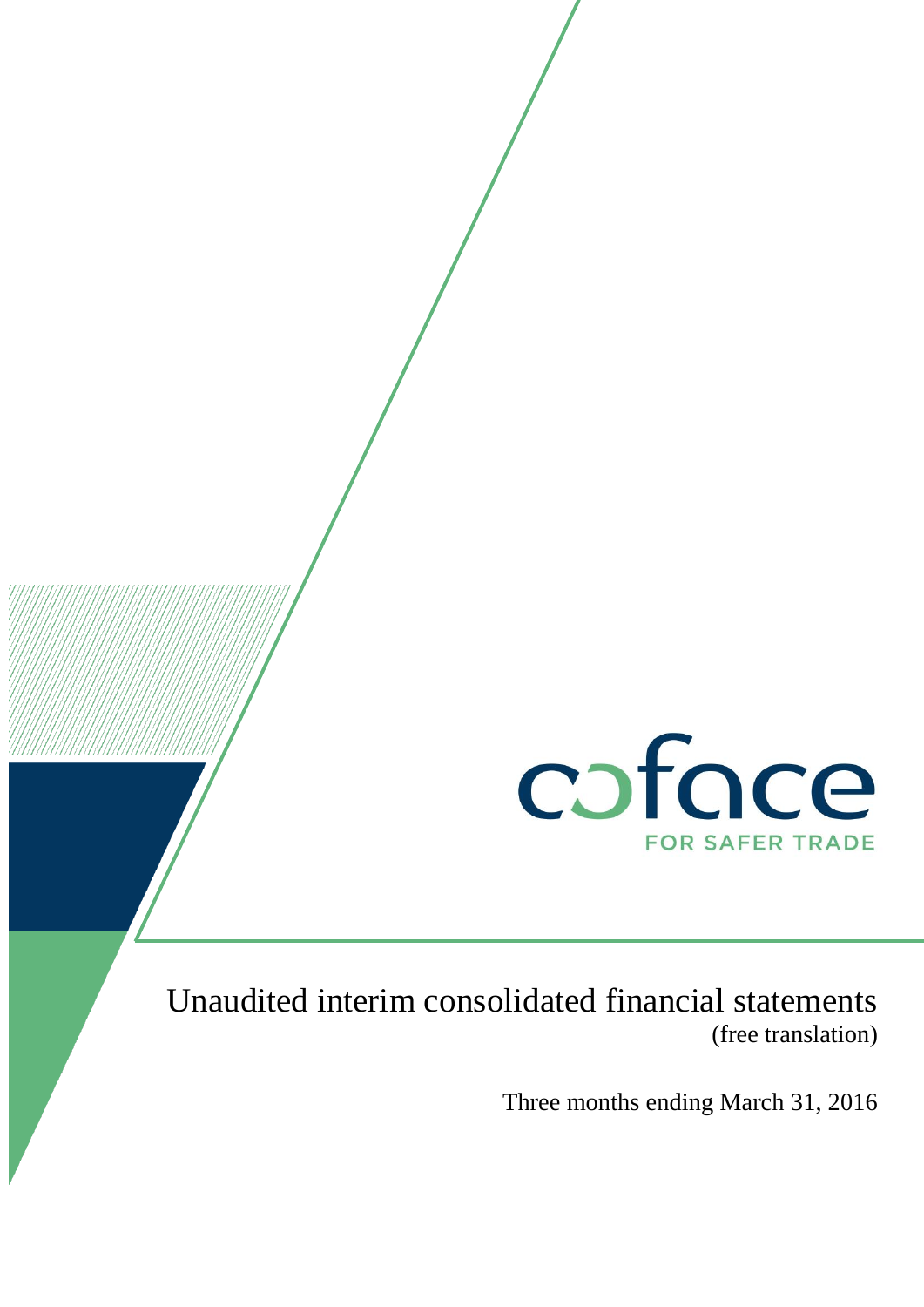### **CONTENTS**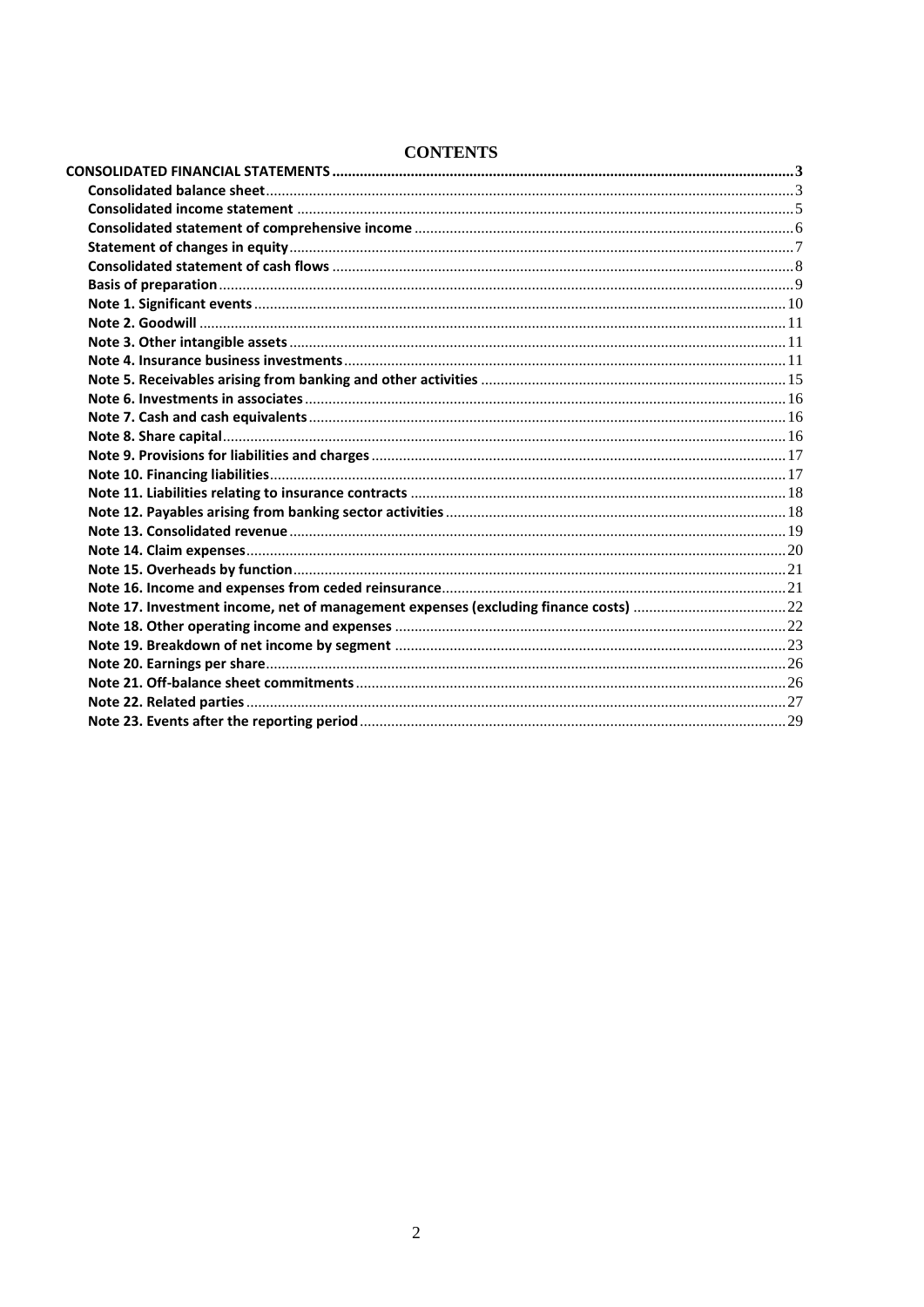# <span id="page-2-0"></span>**CONSOLIDATED FINANCIAL STATEMENTS**

## <span id="page-2-1"></span>**Consolidated balance sheet**

(in thousands of euros)

| <b>ASSETS</b>                                                          | <b>Notes</b>            | March 31, 2016 | Dec. 31, 2015 |
|------------------------------------------------------------------------|-------------------------|----------------|---------------|
|                                                                        |                         |                |               |
| Intangible assets                                                      |                         | 222,264        | 224,307       |
| Goodwill                                                               | 2                       | 155,153        | 155,467       |
| Other intangible assets                                                | 3                       | 67,111         | 68,840        |
| <b>Insurance business investments</b>                                  | 4                       | 2,617,425      | 2,648,119     |
| Investment property                                                    | 4                       | 800            | 800           |
| Held-to-maturity securities                                            | 4                       | 3,762          | 3,721         |
| Available-for-sale securities                                          | 4                       | 2,497,330      | 2,512,526     |
| <b>Trading securities</b>                                              | 4                       | 30,305         | 55,468        |
| Derivatives                                                            | 4                       | 17,853         | 6,123         |
| Loans and receivables                                                  | 4                       | 67,375         | 69,481        |
| Receivables arising from banking and other activities                  | 5                       | 2,334,309      | 2,370,902     |
| <b>Investments in associates</b>                                       | 6                       | 20,649         | 20,258        |
| Reinsurers' share of insurance liabilities                             | 11                      | 323,758        | 327,986       |
| <b>Other assets</b>                                                    |                         | 947,397        | 894,121       |
| Buildings used in the business and other property, plant and equipment |                         | 63,775         | 65,107        |
| Deferred acquisition costs                                             |                         | 46,525         | 44,043        |
| Deferred tax assets                                                    |                         | 62,272         | 57,538        |
| Receivables arising from insurance and reinsurance operations          |                         | 583,470        | 518,970       |
| Trade receivables arising from other activities                        |                         | 17,253         | 14,238        |
| Current tax receivables                                                |                         | 72,445         | 68,937        |
| Other receivables                                                      |                         | 101,657        | 125,288       |
| <b>Cash and cash equivalents</b>                                       | $\overline{\mathbf{z}}$ | 416,054        | 396,837       |
| <b>TOTAL ASSETS</b>                                                    |                         | 6,881,856      | 6,882,530     |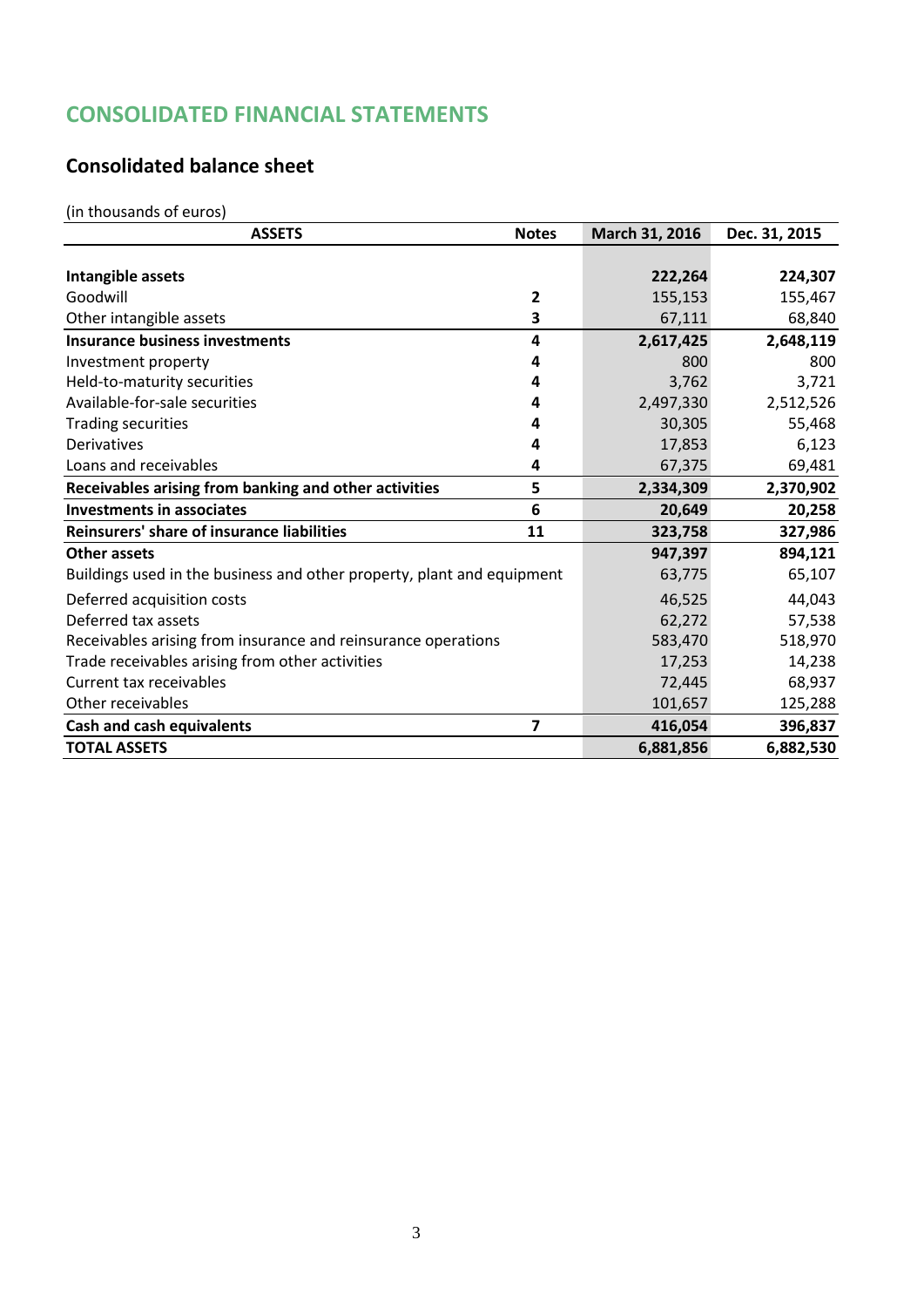(in thousands of euros)

| <b>EQUITY AND LIABILITIES</b>                              | <b>Notes</b> | March 31, 2016 | Dec. 31, 2015 |
|------------------------------------------------------------|--------------|----------------|---------------|
|                                                            |              |                |               |
| Equity attributable to owners of the parent                |              | 1,791,232      | 1,760,954     |
| Share capital                                              | 8            | 786,241        | 786,241       |
| Additional paid-in capital                                 |              | 347,371        | 347,371       |
| Retained earnings                                          |              | 567,313        | 442,231       |
| Other comprehensive income                                 |              | 68,001         | 58,872        |
| Consolidated net income for the year                       |              | 22,306         | 126,239       |
| <b>Non-controlling interests</b>                           |              | 6,526          | 6,073         |
| <b>Total equity</b>                                        |              | 1,797,758      | 1,767,027     |
| <b>Provisions for liabilities and charges</b>              | 9            | 116,031        | 114,234       |
| <b>Financing liabilities</b>                               | 10           | 380,138        | 392,594       |
| Liabilities relating to insurance contracts                | 11           | 1,520,969      | 1,514,862     |
| Payables arising from banking sector activities            | 12           | 2,310,520      | 2,369,662     |
| Amounts due to banking sector companies                    | 12           | 305,522        | 352,379       |
| Amounts due to customers of banking sector companies       | 12           | 336,469        | 404,218       |
| Debt securities                                            | 12           | 1,668,529      | 1,613,065     |
| <b>Other liabilities</b>                                   |              | 756,440        | 724,151       |
| Deferred tax liabilities                                   |              | 145,985        | 144,266       |
| Payables arising from insurance and reinsurance operations |              | 215,741        | 241,339       |
| Current taxes payable                                      |              | 118,040        | 111,527       |
| Derivative instruments with a negative fair value          |              | 578            | 6,752         |
| Other payables                                             |              | 276,096        | 220,267       |
| <b>TOTAL EQUITY AND LIABILITIES</b>                        |              | 6,881,856      | 6,882,530     |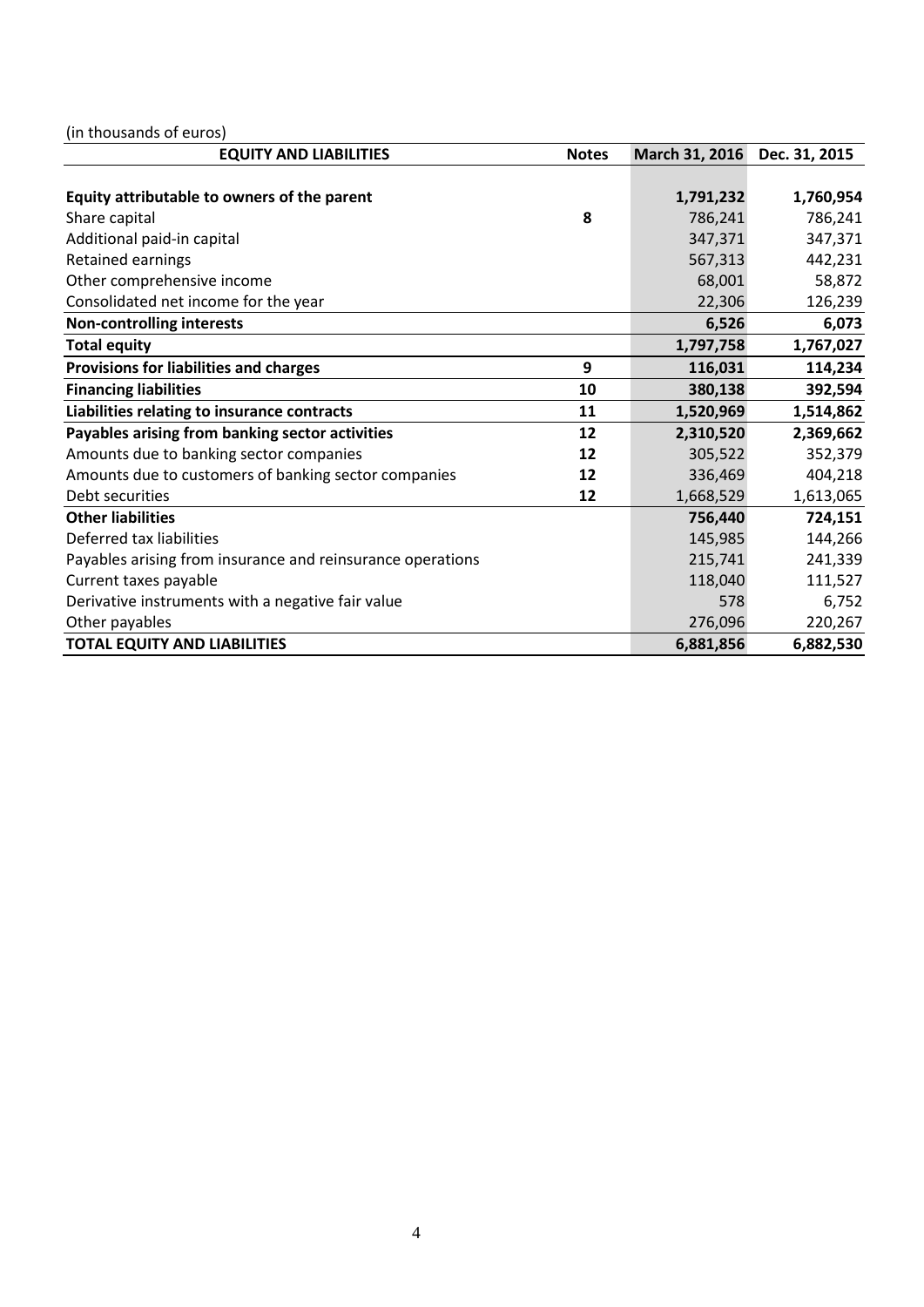# <span id="page-4-0"></span>**Consolidated income statement**

(in thousands of euros)

|                                                                 | <b>Notes</b> | March 31, 2016 | March 31, 2015 |
|-----------------------------------------------------------------|--------------|----------------|----------------|
| Revenue                                                         | 13           | 365,026        | 389,585        |
| Gross written premiums                                          |              | 352,104        | 368,004        |
| Premium refunds                                                 |              | (23, 438)      | (19, 119)      |
| Net change in unearned premium provisions                       |              | (40, 126)      | (41,950)       |
| <b>Earned premiums</b>                                          | 13           | 288,540        | 306,935        |
| Fee and commission income                                       | 13           | 36,324         | 36,717         |
| Net income from banking activities                              | 13           | 17,356         | 18,234         |
| Cost of risk                                                    |              | (951)          | (630)          |
| Revenue or income from other activities                         | 13           | 22,806         | 27,699         |
| Investment income, net of management expenses                   | 17           | 13,603         | 9,562          |
| Gains and losses on disposals of investments                    | 17           | (2,837)        | 3,398          |
| Investment income, net of management expenses                   | 17           | 10,766         | 12,960         |
| (excluding finance costs)                                       |              |                |                |
| Total revenue and income from ordinary activities               |              | 374,841        | 401,915        |
| Claims expenses                                                 | 14           | (155, 738)     | (152, 746)     |
| Expenses from banking activities, excluding cost of risk        | 15           | (3, 512)       | (3, 328)       |
| Expenses from other activities                                  | 15           | (14, 118)      | (11, 532)      |
| Income from ceded reinsurance                                   | 16           | 57,400         | 54,959         |
| Expenses from ceded reinsurance                                 | 16           | (68, 849)      | (68,082)       |
| Income and expenses from ceded reinsurance                      | 16           | (11, 449)      | (13, 123)      |
| Policy acquisition costs                                        | 15           | (62, 727)      | (74, 918)      |
| Administrative costs                                            | 15           | (65, 764)      | (63, 404)      |
| Other current operating expenses                                | 15           | (24, 269)      | (20, 241)      |
| <b>Total current income and expenses</b>                        |              | (337,577)      | (339, 292)     |
| <b>CURRENT OPERATING INCOME</b>                                 |              | 37,264         | 62,623         |
| Other operating expenses                                        | 18           | (1,520)        | (2, 131)       |
| Other operating income                                          | 18           | 517            | 16             |
| <b>OPERATING INCOME</b>                                         |              | 36,261         | 60,508         |
| Finance costs                                                   |              | (4, 933)       | (4,664)        |
| Share in net income of associates                               |              | 391            | 222            |
| Income tax expense                                              |              | (9, 414)       | (15, 656)      |
| <b>CONSOLIDATED NET INCOME BEFORE NON-CONTROLLING INTERESTS</b> |              | 22,305         | 40,410         |
| Non-controlling interests                                       |              | $\mathbf{1}$   | (99)           |
| <b>NET INCOME FOR THE YEAR</b>                                  |              | 22,306         | 40,311         |
| Earnings per share $(\epsilon)$                                 | 20           | 0,14           | 0,26           |
| Diluted earnings per share $(\epsilon)$                         | 20           | 0,14           | 0,26           |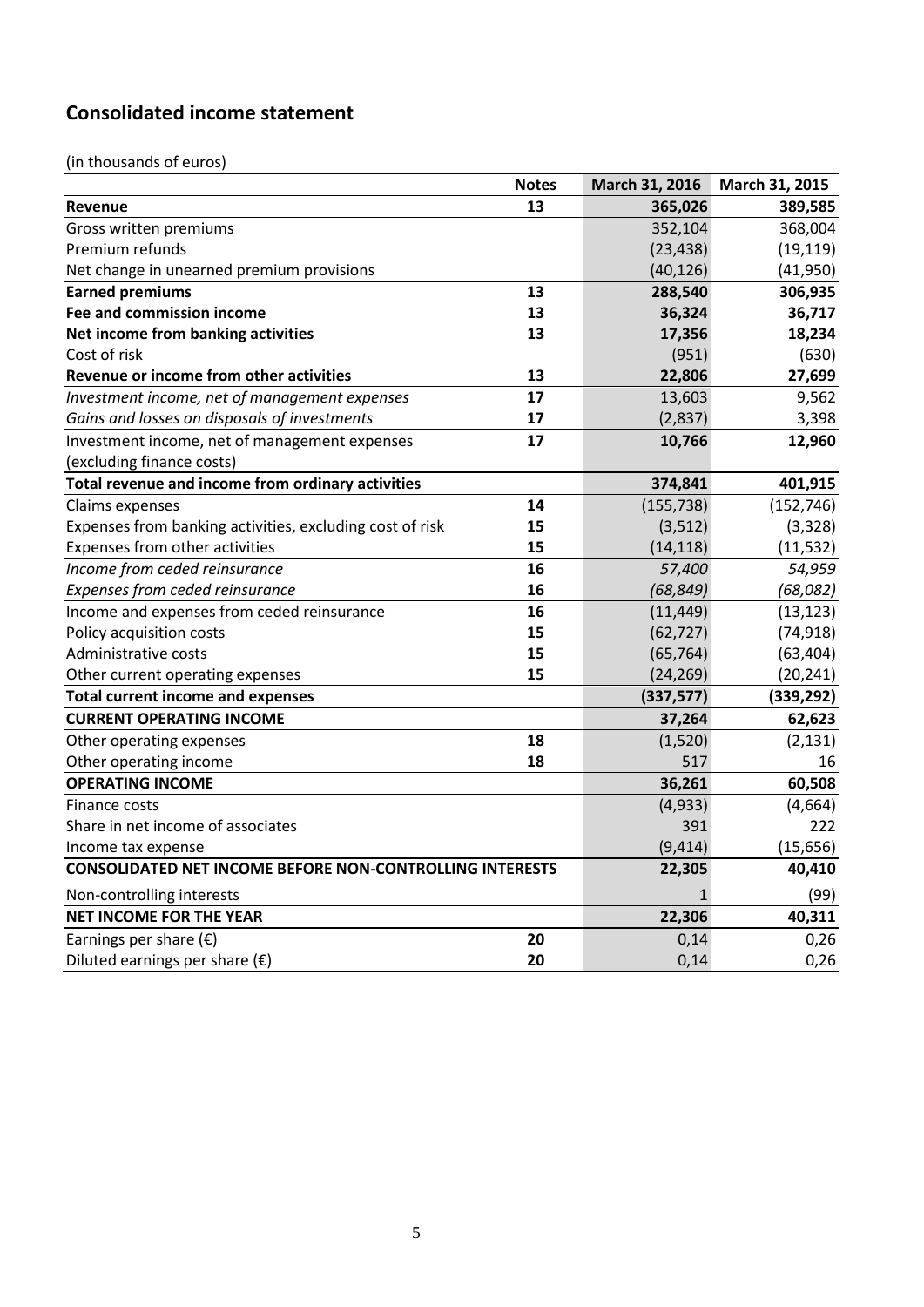| (in thousands of euros)                                           | <b>Notes</b> |         | March 31, 2016 March 31, 2015 |
|-------------------------------------------------------------------|--------------|---------|-------------------------------|
| Net income for the period                                         |              | 22,306  | 40,311                        |
| Non-controlling interests                                         |              | (1)     | 99                            |
| Other comprehensive income                                        |              |         |                               |
| Currency translation differences reclassifiable to income         |              | (2,960) | 26,912                        |
| Reclassified to income                                            |              | (0)     | (0)                           |
| Recognised in equity                                              |              | (2,960) | 26,912                        |
| Fair value adjustments on available-for-sale financial assets     | 4            | 12,148  | 26,916                        |
| Reclassified to income - gross                                    |              | 2,617   | (4,201)                       |
| Reclassified to income - tax effect                               |              | (908)   | 521                           |
| Recognised in equity – reclassifiable to income – gross           |              | 14,970  | 45,107                        |
| Recognised in equity – reclassifiable to income – tax effect      |              | (4,531) | (14, 511)                     |
| Fair value adjustments on employee benefit obligations            |              | 15      | n                             |
| Recognised in equity – not reclassifi able to income – gross      |              | 15      | (0)                           |
| Recognised in equity – not reclassifi able to income – tax effect |              | (0)     | (0)                           |
| Other comprehensive income for the period, net of tax             |              | 9,203   | 53,828                        |
| Total comprehensive income for the period                         |              | 31,508  | 94,238                        |
| - attributable to owners of the parent                            |              | 31,435  | 94,184                        |
| - attributable to non-controlling interests                       |              | 73      | 54                            |

# <span id="page-5-0"></span>**Consolidated statement of comprehensive income**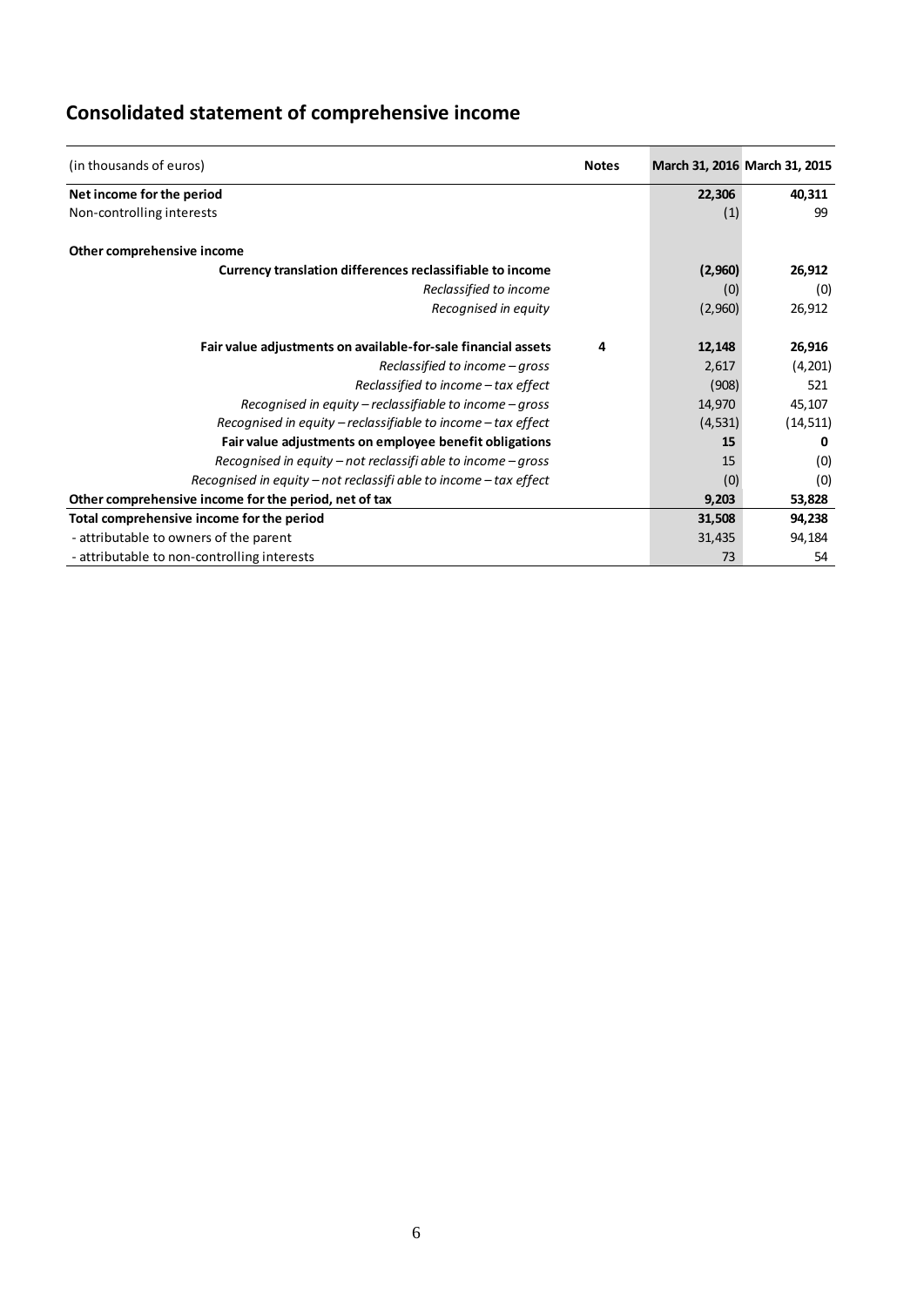# **Statement of changes in equity**

<span id="page-6-0"></span>

|                                                                             |                |                     |                          |                    | Other comprehensive income                    |                                           |                                                   |                              |                                                      |                                  |                     |
|-----------------------------------------------------------------------------|----------------|---------------------|--------------------------|--------------------|-----------------------------------------------|-------------------------------------------|---------------------------------------------------|------------------------------|------------------------------------------------------|----------------------------------|---------------------|
| (in thousands of euros)                                                     |                | Notes Share capital | Consolidated<br>reserves | Treasury<br>shares | Foreign<br>currency<br>translation<br>reserve | Reclassifiable<br>revaluation<br>reserves | Non-<br>reclassifiable<br>revaluation<br>reserves | Net income<br>for the period | Equity<br>attributable<br>to owners of<br>the parent | Non-<br>controlling<br>interests | <b>Total equity</b> |
| Equity at December 31, 2014 restated IFRIC 21                               |                | 786,241             | 742,039                  | (709)              | (20, 681)                                     | 107,264                                   | (21, 382)                                         | 125,025                      | 1,717,797                                            | 6,737                            | 1,724,534           |
| 2014 net income to be appropriated                                          |                |                     | 125,025                  |                    |                                               |                                           |                                                   | (125, 025)                   |                                                      |                                  |                     |
| Payment of 2014 dividends in 2015                                           |                |                     | (75, 460)                |                    |                                               |                                           |                                                   |                              | (75, 460)                                            | (697)                            | (76, 157)           |
| <b>Total transactions with owners</b>                                       |                | 0                   | 49,565                   | 0                  | 0                                             | 0                                         | 0                                                 | (125, 025)                   | (75, 460)                                            | (697)                            | (76, 157)           |
| December 31, 2015 net income                                                |                |                     |                          |                    |                                               |                                           |                                                   | 126,239                      | 126,239                                              | 888                              | 127,127             |
| Fair value adjustments on available-for-sale financial assets recognized in | $\overline{4}$ |                     |                          |                    |                                               | (10, 164)                                 |                                                   |                              | (10, 164)                                            | (771)                            | (10, 935)           |
| equity                                                                      |                |                     |                          |                    |                                               |                                           |                                                   |                              |                                                      |                                  |                     |
| Fair value adjustments on available-for-sale financial assets reclassified  | $\overline{4}$ |                     |                          |                    |                                               | (2,822)                                   |                                                   |                              | (2,822)                                              | (144)                            | (2,966)             |
| to income                                                                   |                |                     |                          |                    |                                               |                                           |                                                   |                              |                                                      |                                  |                     |
| Change in actuarial gains and losses (IAS 19R)                              |                |                     |                          |                    |                                               |                                           | 3,978                                             |                              | 3,978                                                | 0                                | 3,978               |
| Currency translation differences                                            |                |                     |                          |                    | 2,679                                         |                                           |                                                   |                              | 2,679                                                | (351)                            | 2,328               |
| Treasury shares elimination                                                 |                |                     |                          | (1,934)            |                                               |                                           |                                                   |                              | (1,934)                                              |                                  | (1,934)             |
| Free share plans expenses                                                   |                |                     | 641                      |                    |                                               |                                           |                                                   |                              | 641                                                  |                                  | 641                 |
| Other movements                                                             |                |                     |                          |                    |                                               |                                           |                                                   |                              |                                                      |                                  |                     |
| Transactions with shareholders                                              |                |                     |                          |                    |                                               |                                           |                                                   |                              |                                                      | 411                              | 411                 |
| Equity at December 31, 2015                                                 |                | 786,241             | 792,245                  | (2,643)            | (18,002)                                      | 94,278                                    | (17, 404)                                         | 126,239                      | 1,760,954                                            | 6,073                            | 1,767,027           |
| 2015 net income to be appropriated                                          |                |                     | 126,239                  |                    |                                               |                                           |                                                   | (126, 239)                   |                                                      |                                  |                     |
| <b>Total transactions with owners</b>                                       |                | 0                   | 126,239                  | 0                  | 0                                             | 0                                         | 0                                                 | (126, 239)                   | (0)                                                  | (0)                              | (0)                 |
| March 31, 2016 net income                                                   |                |                     |                          |                    |                                               |                                           |                                                   | 22,306                       | 22,306                                               | (1)                              | 22,305              |
| Fair value adjustments on available-for-sale financial assets recognized in | $\overline{4}$ |                     |                          |                    |                                               | 10,438                                    |                                                   |                              | 10,438                                               | $\mathbf{1}$                     | 10,439              |
| equity                                                                      |                |                     |                          |                    |                                               |                                           |                                                   |                              |                                                      |                                  |                     |
| Fair value adjustments on available-for-sale financial assets reclassified  | $\overline{4}$ |                     |                          |                    |                                               | 1,709                                     |                                                   |                              | 1,709                                                |                                  | 1,709               |
| to income                                                                   |                |                     |                          |                    |                                               |                                           |                                                   |                              |                                                      |                                  |                     |
| Change in actuarial gains and losses (IAS 19R)                              |                |                     |                          |                    |                                               |                                           | 15                                                |                              | 15                                                   |                                  | 15                  |
| Currency translation differences                                            |                |                     |                          |                    | (3,033)                                       |                                           |                                                   |                              | (3,033)                                              | 73                               | (2,960)             |
| Treasury shares elimination                                                 |                |                     |                          | (1, 318)           |                                               |                                           |                                                   |                              | (1, 318)                                             |                                  | (1, 318)            |
| Free share plans expenses                                                   |                |                     | 161                      |                    |                                               |                                           |                                                   |                              | 161                                                  |                                  | 161                 |
| Transactions with shareholders                                              |                |                     |                          |                    |                                               |                                           |                                                   |                              |                                                      | 380                              | 380                 |
| Equity at March 31, 2016                                                    |                | 786,241             | 918,645                  | (3,961)            | (21, 035)                                     | 106,425                                   | (17, 389)                                         | 22,306                       | 1,791,232                                            | 6,526                            | 1,797,758           |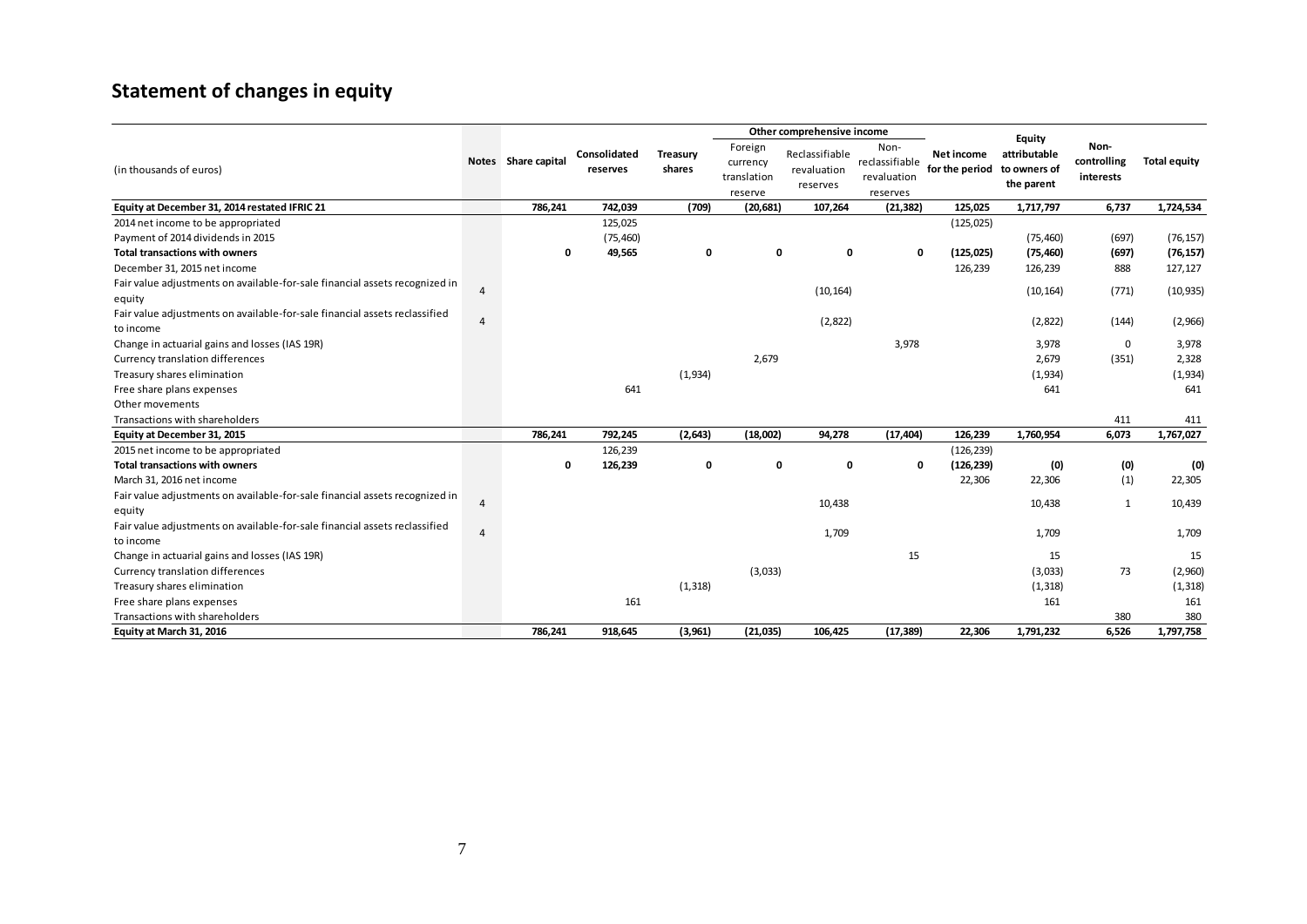## <span id="page-7-0"></span>**Consolidated statement of cash flows**

| (in thousands of euros)                                                                                                 | <b>Notes</b> | March 31, 2016    | March 31, 2015 |
|-------------------------------------------------------------------------------------------------------------------------|--------------|-------------------|----------------|
| Net income for the period                                                                                               | 20           | 22,306            | 40,311         |
| Income tax expense                                                                                                      |              | 9,414             | 15,656         |
| <b>Finance costs</b>                                                                                                    |              | 4,932             | 4,664          |
| Operating income before tax (A)                                                                                         |              | 36,652            | 60,631         |
| Non-controlling interests                                                                                               |              | (1)               | 99             |
| +/- Depreciation, amortization and impairment losses                                                                    | $3 - 4$      | 6,032             | 6,182          |
| +/- Net additions to/reversals from technical provisions                                                                | 11           | 19,977            | 27,682         |
| +/- Share in net income of associates                                                                                   | 6            | (391)             | (222)          |
| + Dividends received from associates                                                                                    | 6            | (0)               | (0)            |
| +/- Fair value adjustments on financial instruments recognized at fair value through income                             |              | (14, 603)         | 1,251          |
| +/- Non-cash items<br><b>Total non-cash items (B)</b>                                                                   |              | 12,562<br>23,577  | 349<br>35,341  |
| Gross cash flows from operations (C) = (A) + (B)                                                                        |              | 60,229            | 95,972         |
|                                                                                                                         |              |                   |                |
| Change in operating receivables and payables                                                                            |              | (1,760)           | 11,986         |
| Net taxes paid                                                                                                          |              | (38, 526)         | (5, 552)       |
| Net cash related to operating activities (D)                                                                            |              | (40,285)          | 6,434          |
| Increase (decrease) in receivables arising from factoring operations                                                    |              | 39,497            | (114, 895)     |
| Increase (decrease) in payables arising from factoring operations                                                       |              | (12, 285)         | 57,132         |
| Increase (decrease) in factoring liabilities                                                                            |              | (49, 533)         | 50,796         |
| Net cash generated from banking and factoring operations (E)                                                            | $5 - 12$     | (22, 321)         | (6, 967)       |
| Net cash generated from operating activities $(F) = (C+D+E)$                                                            |              | (2, 377)          | 95,439         |
| Acquisitions of investments                                                                                             | 4            | (281, 185)        | (846, 696)     |
| Disposals of investments                                                                                                | 4            | 300,198           | 825,976        |
| Net cash used in movements in investments (G)                                                                           |              | 19,013            | (20, 720)      |
| Acquisitions of consolidated subsidiaries, net of cash acquired                                                         |              | (0)               | (0)            |
| Disposals of consolidated companies, net of cash transferred                                                            |              | (0)               | (0)            |
| Net cash used in changes in scope of consolidation (H)                                                                  |              | $\left( 0\right)$ | (0)            |
| Disposals of property, plant and equipment and intangible assets                                                        | 3            | (1, 498)          | (2,071)        |
| Acquisitions of property, plant and equipment and intangible assets                                                     | 3            | 97                | 205            |
| Net cash generated from (used in) acquisitions and disposals of property, plant and equipment and intangible assets (I) |              | (1, 401)          | (1,866)        |
| Net cash used in investing activities $(J) = (G+H+I)$                                                                   |              | 17,612            | (22, 586)      |
|                                                                                                                         |              |                   |                |
| Proceeds from the issue of equity instruments                                                                           |              | (0)               | (0)            |
| Special dividend paid to Natixis - issue premium payment                                                                |              | (0)               | (0)            |
| Treasury share transactions<br>Dividends paid to owners of the parent                                                   |              | (1, 318)          | 568            |
| Dividends paid to non-controlling interests                                                                             |              | (0)<br>(0)        | (0)<br>(0)     |
| Relution (Coface SA repurchase Compagnie Française d'Assurance pour le Commerce Extérieur from Natixis)                 |              | 0                 | 0              |
| Cash flows related to transactions with owners                                                                          |              | (1, 318)          | 568            |
| Proceeds from the issue of debt instruments                                                                             | 10           | (0)               | 1,681          |
| Cash used in the redemption of debt instruments                                                                         | 10           | (714)             | (1, 534)       |
| Interests paid (1)                                                                                                      |              | (16, 574)         | (15, 895)      |
| Cash flows related to the financing of Group operations                                                                 |              | (17, 288)         | (15, 748)      |
| Net cash generated from (used in) financing activities (K)                                                              |              | (18, 606)         | (15, 180)      |
|                                                                                                                         |              |                   |                |
| Impact of changes in exchange rates on cash and cash equivalents (L)                                                    |              | 22,588            | 18,960         |
| Net increase in cash and cash equivalents (F+J+K+L)                                                                     |              | 19,217            | 76,633         |
| Net cash generated from operating activities (F)                                                                        |              | (2, 377)          | 95,439         |
| Net cash used in investing activities (J)                                                                               |              | 17,612            | (22, 586)      |
| Net cash generated from (used in) financing activities (K)                                                              |              | (18, 606)         | (15, 180)      |
| Impact of changes in exchange rates on cash and cash equivalents (L)                                                    |              | 22,588            | 18,960         |
|                                                                                                                         |              |                   |                |
| Cash and cash equivalents at beginning of period                                                                        | 7            | 396,837           | 278,624        |
| Cash and cash equivalents at end of period                                                                              | 7            | 416,054           | 355,257        |
| Net change in cash and cash equivalents                                                                                 |              | 19,217            | 76,633         |

(1) The item "Interests paid" is mostly due to the paid interests on COFACE SA hybrid securities for €15,675 thousand.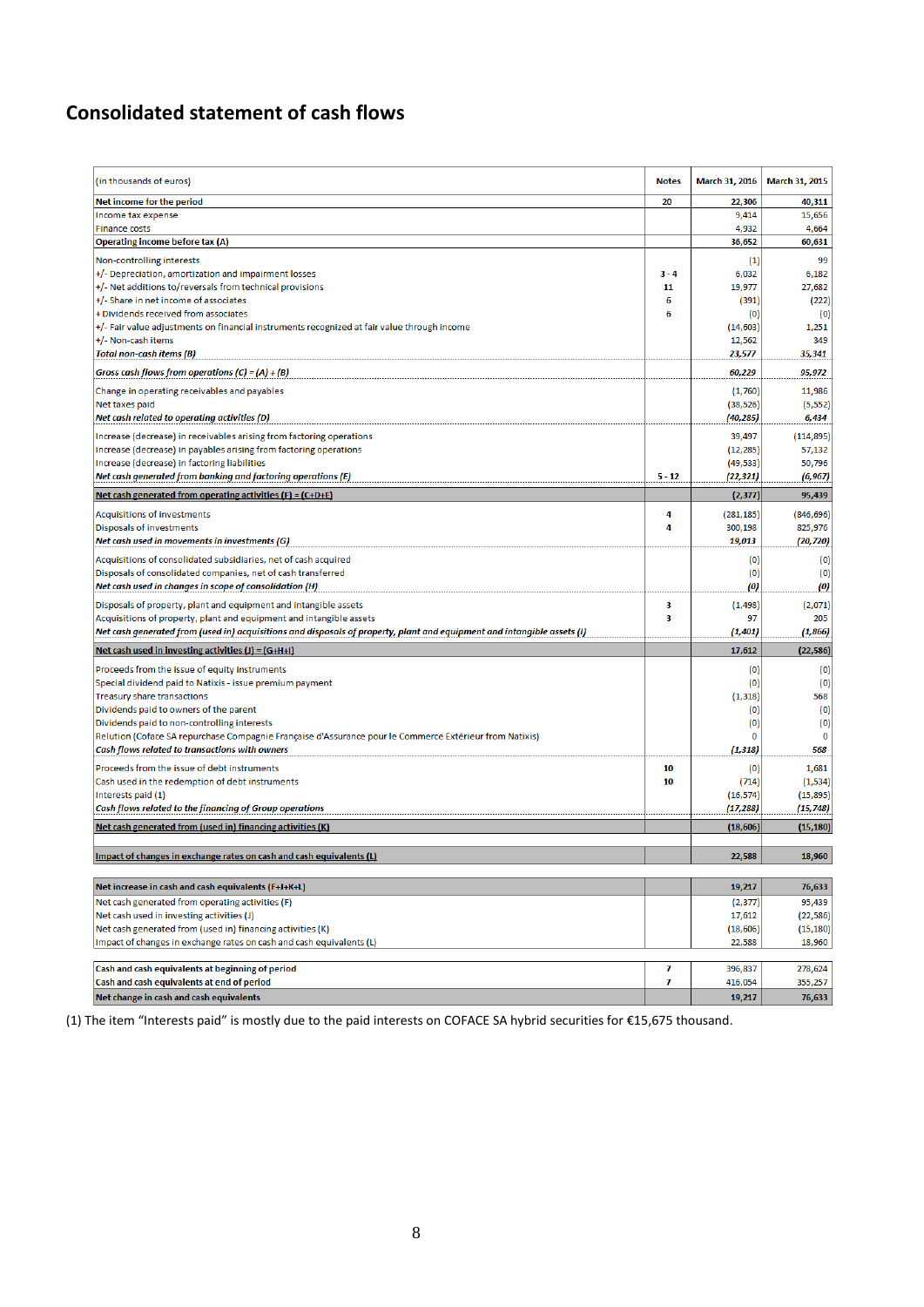# **NOTES TO THE CONSOLIDATED FINANCIAL STATEMENT**

### <span id="page-8-0"></span>**Basis of preparation**

These IFRS condensed interim financial statements of the Coface Group as at March 31, 2016 are established in accordance with IAS 34 – Interim Financial Reporting, as adopted by the European Union.

The interim financial statements include:

**the balance sheet:** 

 $\overline{a}$ 

- **the income statement;**
- **the consolidated statement of comprehensive income;**
- **the statement of changes in equity;**
- **the statement of cash flows:**
- **the notes to the financial statements.**

They are presented with comparative financial information at December 31, 2015 for balance sheet items, and for the 3 months ended March 31,2015 for income statement items.

The notes to the interim financial statements do not contain all of the disclosures required for a complete set of annual financial statements. They should be read in conjunction with the consolidated financial statements for the year ended December 31,2015.

The accounting principles and policies used for the interim financial statements as at March 31, 2016 are the same as the ones used for the year ended December 31, 2015. They are prepared in accordance with the International Financial Reporting Standards (IFRS) as adopted by the European Union<sup>1</sup>. They are detailed in the note 4 "Applicable Accounting Standards" of the consolidated financial statements for the year ended December 31,2015.

The condensed consolidated financial statements were reviewed by the Coface Group's Board of Directors on May 4, 2016.

 $1$  The standards adopted by the European Union can be consulted on the website of the European Commission at: http://ec.europa.eu/internal\_market/accounting/ias/index\_fr.htm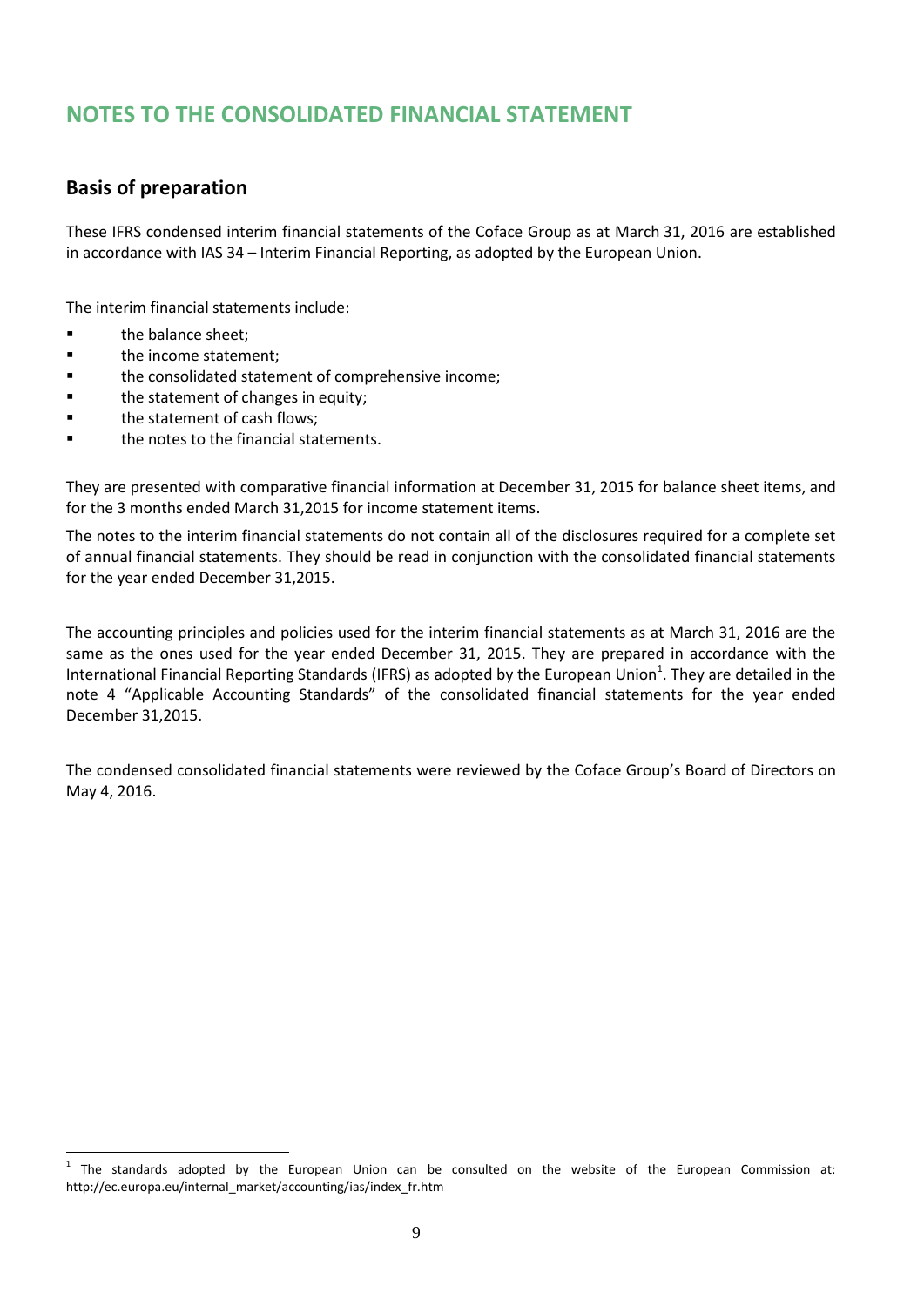### <span id="page-9-0"></span>**Note 1. Significant events**

#### **Governance evolution**

Coface's Board of Directors held a meeting on January 15<sup>th</sup> 2016, under the chairmanship of Laurent Mignon, and appointed Xavier Durand as new Chief Executive Officer (CEO). This appointment took effect after the Board's meeting of February  $9<sup>th</sup>$  2016, which validates the financial statements for the year-end 2015. Mr. Jean-Marc Pillu stayed as Coface's CEO until that date.

The severance payment of Mr. Jean-Marc Pillu, granted by the Board of Directors of January 15<sup>th</sup>, 2016, amounts to €1,979 thousand and it is recorded on the financial statements of the year-end 2016.

#### **New organization in Europe**

Coface Group's Exec team decided to adjust the regional structure in Europe in order to rebalancing the regions and giving them greater geographic coherence.

The regional structure of Coface Group is adjusted as follows:

- Spain and Portugal, previously included in WER will transfer to MAR
- Russia, previously included in NER will transfer to CER

#### **Contingent capital**

Coface established with BNP Paribas Arbitrage, on February  $9^{th}$ , 2016, a contingent capital line of €100 million, for a period of three years (that can be reduced to two years at the discretion of COFACE), available in one tranche and that can be exercised in the event of the occurrence of certain extreme events.

This contingent capital line supplements the existing capital management and solvency tools by offering an effective and competitive solution in terms of costs (annual commission of 0.50 %). It is part of a conservative capital management strategy in connection with pillar 2 of Solvency II and allows the Group to strengthen its financial robustness to protect its business against extreme risks.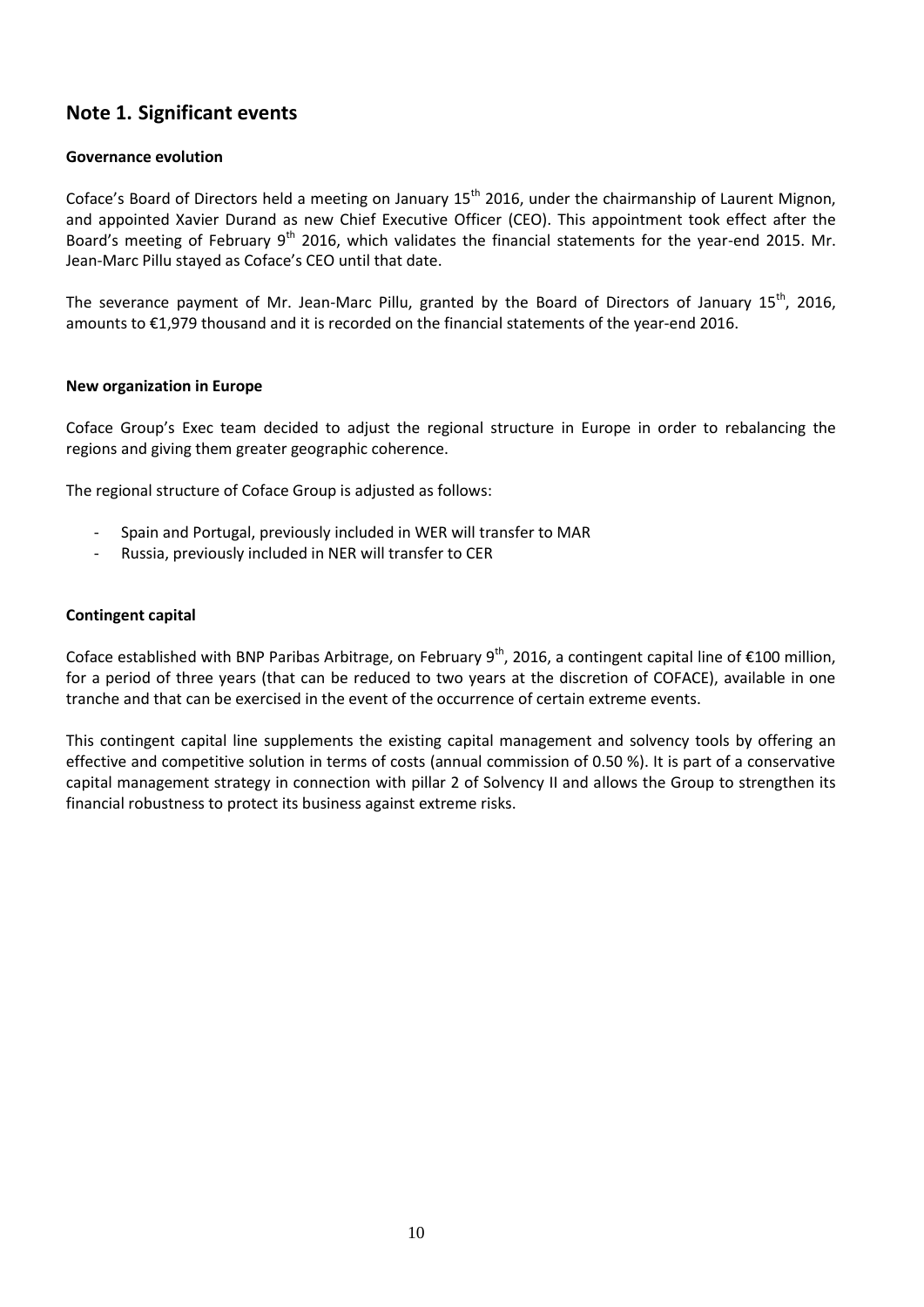All amounts are stated (in thousands of euros) in the following notes, unless specified otherwise.

#### <span id="page-10-0"></span>**Note 2. Goodwill**

At March 31, 2016, the change in goodwill amounted to €314 thousand, due to the fluctuation of the exchange rate.

#### <span id="page-10-1"></span>**Note 3. Other intangible assets**

At March 31, 2016, the change in other intangible assets amounted to a negative €1,729 thousand. This change is mainly explained by a provision for depreciation and amortisation of around €2,000 thousand.

#### <span id="page-10-2"></span>**Note 4. Insurance business investments**

#### **7.1 – Analysis by category**

At March 31, 2016, the carrying amount of held-to maturity (HTM) securities was €3,762 thousand, availablefor-sale (AFS) securities totaled €2,497,330 thousand and securities held for trading ("trading securities") came to €30,305 thousand.

As an insurance group, Coface's investment allocation is heavily weighted towards fixed-income instruments. The distribution of the bonds portefolio by rating at March 31, 2016 was as follows:

- Bonds rated "AAA" 19%;
- Bonds rated "AA" and "A" 33%;
- Bonds rated "BBB" 33% ;
- Bonds rated "BB" and lower 15%.

|                                                   |                          |                    | March 31, 2016   |                   |                                          |                   | Dec. 31, 2015 |           |                   |
|---------------------------------------------------|--------------------------|--------------------|------------------|-------------------|------------------------------------------|-------------------|---------------|-----------|-------------------|
| (in thousands of euros)                           | <b>Amortized</b><br>cost | <b>Revaluation</b> | <b>Net value</b> | <b>Fair value</b> | <b>Unrealized</b><br>gains and<br>losses | Amortized<br>cost | Revaluation   | Net value | <b>Fair value</b> |
| <b>AFS securities</b>                             | 2,374,741                | 122,589            | 2,497,330        | 2,497,330         |                                          | 2,406,577         | 105,948       | 2,512,526 | 2,512,526         |
| Equities and other variable-income securities     | 237,897                  | 92,347             | 330,244          | 330,244           |                                          | 236,296           | 104,373       | 340,669   | 340,669           |
| Bonds and government securities                   | 2,017,784                | 30,182             | 2,047,966        | 2,047,966         |                                          | 2,059,275         | 1,659         | 2,060,934 | 2,060,934         |
| o/w direct investments in securities              | 1,606,675                | 30,667             | 1,637,342        | 1,637,342         |                                          | 1,675,626         | 4,595         | 1,680,221 | 1,680,221         |
| o/w investments in UCITS                          | 411,109                  | (485)              | 410,624          | 410,624           |                                          | 383,649           | (2, 936)      | 380,714   | 380,714           |
| Shares in non-trading property companies          | 119,061                  | 59                 | 119,120          | 119,120           |                                          | 111,006           | (84)          | 110,922   | 110,922           |
|                                                   |                          |                    |                  |                   |                                          |                   |               |           |                   |
| <b>HTM</b> securities                             |                          |                    |                  |                   |                                          |                   |               |           |                   |
| <b>Bonds</b>                                      | 3.762                    |                    | 3,762            | 4,520             | 758                                      | 3,721             |               | 3,721     | 4,374             |
| Fair value through income - trading securities    |                          |                    |                  |                   |                                          |                   |               |           |                   |
| Money market funds (UCITS)                        | 30,305                   |                    | 30,305           | 30,305            |                                          | 55,468            |               | 55,468    | 55,468            |
| Derivatives (positive fair value)                 |                          | 17,853             | 17,853           | 17,853            |                                          |                   | 6,123         | 6,123     | 6,123             |
| (derivatives negative fair value for information) |                          | (578)              | (578)            | (578)             |                                          |                   | (6, 752)      | (6, 752)  | (6, 752)          |
| Loans and receivables                             | 67,375                   |                    | 67,375           | 67,375            |                                          | 69,481            |               | 69,481    | 69,481            |
| Investment property                               | 716                      | 84                 | 800              | 800               |                                          | 716               | 84            | 800       | 800               |
| <b>Total</b>                                      | 2,476,899                | 140,526            | 2,617,425        | 2,618,183         | 758                                      | 2,535,964         | 112,155       | 2,648,119 | 2,648,772         |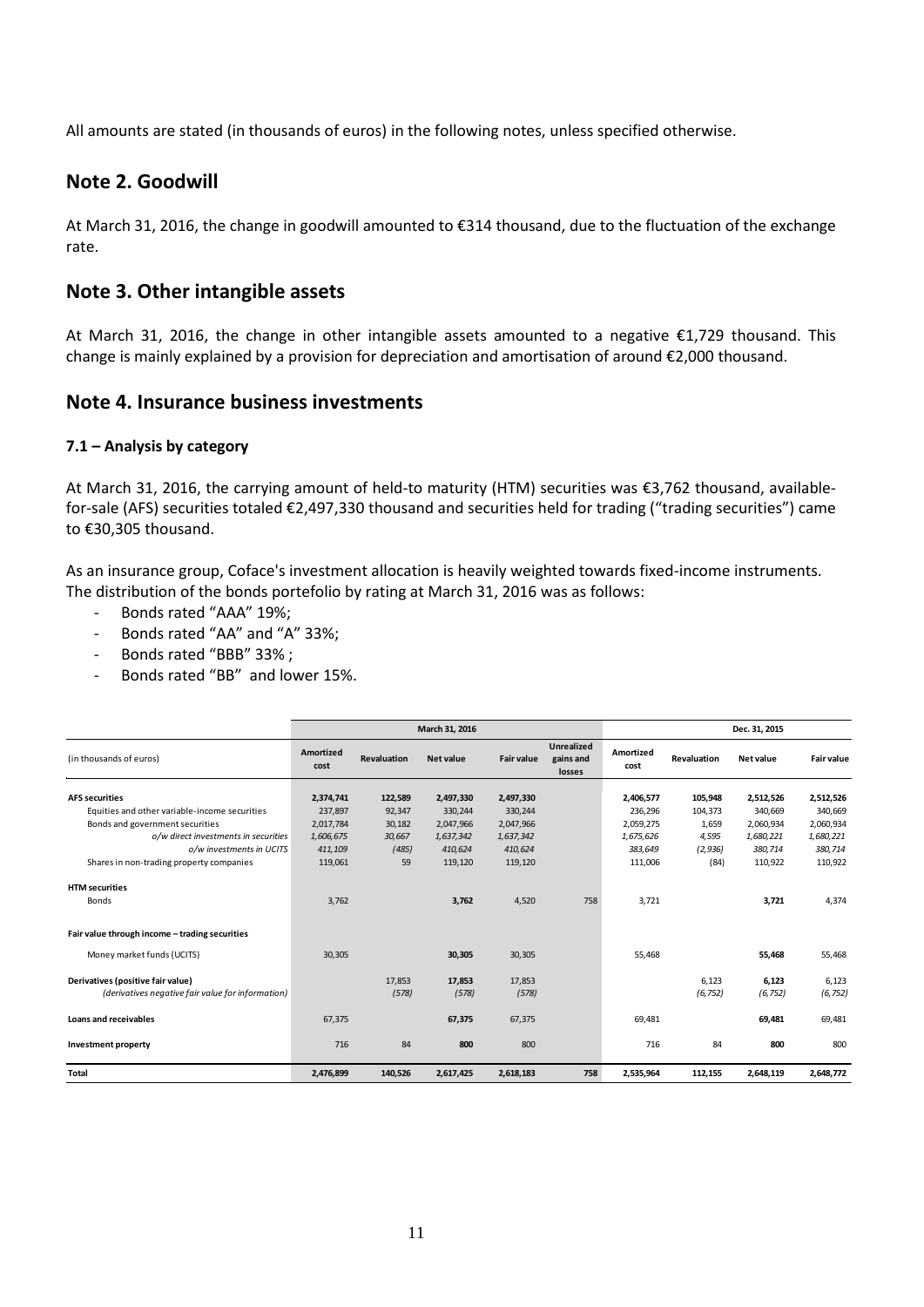| (in thousands of euros)                                                      | Gross<br>March 31, 2016 | Impairment             | <b>Net</b><br>March 31, 2016 | <b>Net</b><br>Dec. 31, 2015 |
|------------------------------------------------------------------------------|-------------------------|------------------------|------------------------------|-----------------------------|
| <b>AFS securities</b>                                                        |                         |                        |                              |                             |
| Equities and other variable-income securities                                | 2,526,495               | (29, 165)<br>(29, 157) | 2,497,330                    | 2,512,526                   |
|                                                                              | 359,401                 |                        | 330,244                      | 340,669                     |
| Bonds and government securities                                              | 2,047,966               |                        | 2,047,966                    | 2,060,934                   |
| o/w direct investments in securities                                         | 1,637,342               |                        | 1,637,342                    | 1,680,221                   |
| o/w investments in UCITS                                                     | 410,624                 |                        | 410,624                      | 380,714                     |
| Shares in non-trading property companies                                     | 119,128                 | (8)                    | 119,120                      | 110,922                     |
| <b>HTM</b> securities                                                        |                         |                        |                              |                             |
| Bond                                                                         | 3,762                   |                        | 3,762                        | 3,721                       |
| Fair value through income - trading securities<br>Money market funds (UCITS) | 30,305                  |                        | 30,305                       | 55,468                      |
| Derivatives (positive fair value)                                            | 17.853                  |                        | 17,853                       | 6,123                       |
| (for information, derivatives with a negative fair<br>value)                 | (578)                   |                        | (578)                        | (6, 752)                    |
| Loans and receivables                                                        | 67,375                  |                        | 67,375                       | 69,481                      |
| <b>Investment property</b>                                                   | 800                     |                        | 800                          | 800                         |
| <b>Total</b>                                                                 | 2,646,589               | (29, 165)              | 2.617.425                    | 2.648.119                   |

### **Impairments**

| (in thousands of euros)                                                                                            | <b>Additions</b><br>Dec. 31, 2015 |            | <b>Reversals</b> |              |                       |  | March 31, 2016 |  |
|--------------------------------------------------------------------------------------------------------------------|-----------------------------------|------------|------------------|--------------|-----------------------|--|----------------|--|
| <b>AFS</b> securities<br>Equities and other variable-income securities<br>Shares in non-trading property companies | 29,696<br>29,688<br>8             | (0)<br>(0) | (443)<br>(443)   | (89)<br>(89) | 29,165<br>29,157<br>8 |  |                |  |
| Total                                                                                                              | 29,696                            | (0)        | (443)            | (89)         | 29,165                |  |                |  |

Reversals are related to the disposal of AFS securities.

### **Change in investments by category**

|                                                                                                                              | Dec. 31, 2015                   |                            |                        |                            |            |                               | March 31, 2016                  |
|------------------------------------------------------------------------------------------------------------------------------|---------------------------------|----------------------------|------------------------|----------------------------|------------|-------------------------------|---------------------------------|
| (in thousands of euros)                                                                                                      | Carrying<br>amount              | <b>Increases</b>           | <b>Decreases</b>       | Revaluation                | Impairment | Other<br>movements            | Carrying<br>amount              |
| <b>AFS securities</b>                                                                                                        | 2,512,526                       | 170,575                    | (174, 310)             | 17,587                     | 443<br>443 | (29, 491)                     | 2,497,330                       |
| Equities and other variable-income securities<br>Bonds and government securities<br>Shares in non-trading property companies | 340,669<br>2,060,934<br>110,922 | 22,476<br>138,994<br>9,105 | (21, 223)<br>(153,087) | (11, 127)<br>28,571<br>143 |            | (995)<br>(27, 446)<br>(1,050) | 330,244<br>2,047,966<br>119,120 |
| <b>HTM</b> securities                                                                                                        |                                 | 41                         |                        |                            |            |                               |                                 |
| <b>Bonds</b><br>Fair value through income - trading securities                                                               | 3,721<br>55,468                 | 95,503                     | (120, 666)             |                            |            |                               | 3,762<br>30,305                 |
| Loans, receivables and other financial investments                                                                           | 76,404                          | 13,057                     | (16, 181)              | 14,603                     |            | (1,855)                       | 86,028                          |
| Total                                                                                                                        | 2,648,119                       | 279,175                    | (311, 157)             | 32,190                     | 443        | (31, 346)                     | 2,617,425                       |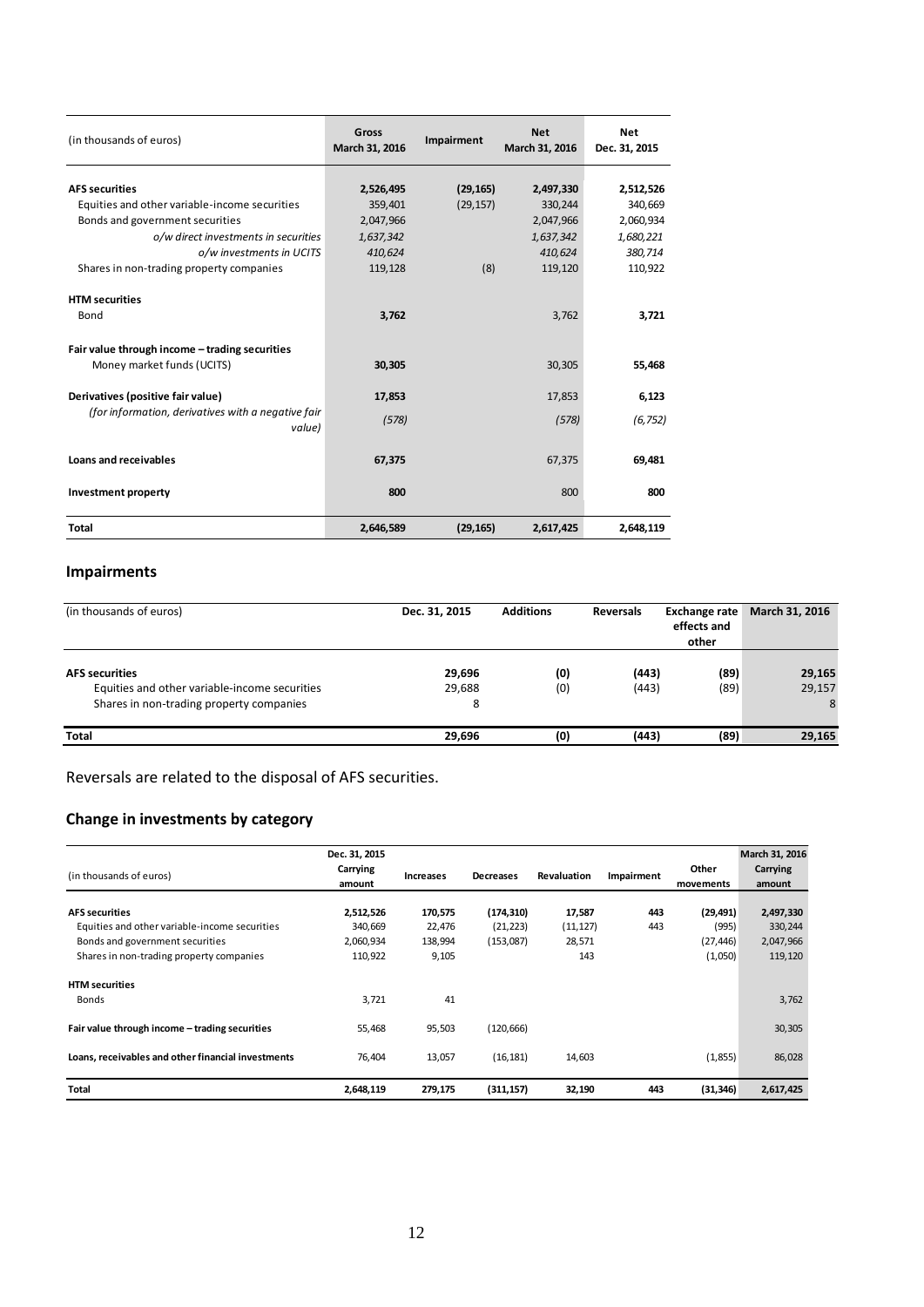#### **Derivatives**

The structural use of derivatives is strictly limited to hedging. The notional amounts of the hedges therefore do not exceed the amounts of the underlying assets in the portfolio.

During 2016, the majority of the derivative transactions carried out by the Group concerned the systematic hedging of currency risks via swaps or currency futures for primarily USD-denominated bonds held in the investment portfolio that covers all of Coface's European entities (whose currency risks are systematically hedged).

Investments in equities were partially hedged through purchases of index options (which were out of the money). The hedging strategy applied by the Group is aimed at protecting the portfolio against a sharp drop in the equities market in the eurozone.

Several one-off interest rate hedges were also set up during the year for money-market securities.

None of these transactions qualified for hedge accounting under IFRS as they were mainly currency transactions and partial market hedges.

Derivatives also includes, from the first quarter of 2016, the fair value of the contingent capital instrument. This fair value corresponds to the fees due. This asset is shown in level 3.

#### **4.2 – Financial instruments recognized at fair value**

The fair values of financial instruments recorded in the balance sheet are measured according to a hierarchy that categorizes into three levels the inputs used to measure fair value. These levels are as follows:

**Level 1**: Quoted prices in active markets for an identical financial instrument.

Securities classified as level 1 represent 80% of the Group's portfolio. They correspond to:

- equities, bonds and government securities listed on organized markets, as well as units in dedicated mutual funds whose net asset value is calculated and published on a very regular basis and is readily available (AFS securities);
- government bonds and bonds indexed to variable interest rates (HTM securities);
- French units money-market funds, SICAV (trading securities).

**Level 2:** Use of inputs, other than quoted prices for an identical instrument that are directly or indirectly observable in the market (inputs corroborated by the market such as yield curves, swap rates, multiples method, etc.).

Securities classified as level 2 represent 10% of the Group's portfolio. This level is used for the following instruments:

- unlisted equities;
- loans and receivables due from banks or clients and whose fair value is determined using the historical cost method.

**Level 3:** Valuation techniques based on unobservable inputs such as projections or internal data.

Securities classified as level 3 represent 10% of the Group's portfolio. This level corresponds to unlisted equities, investment securities and units in dedicated mutual funds, as well as investment property.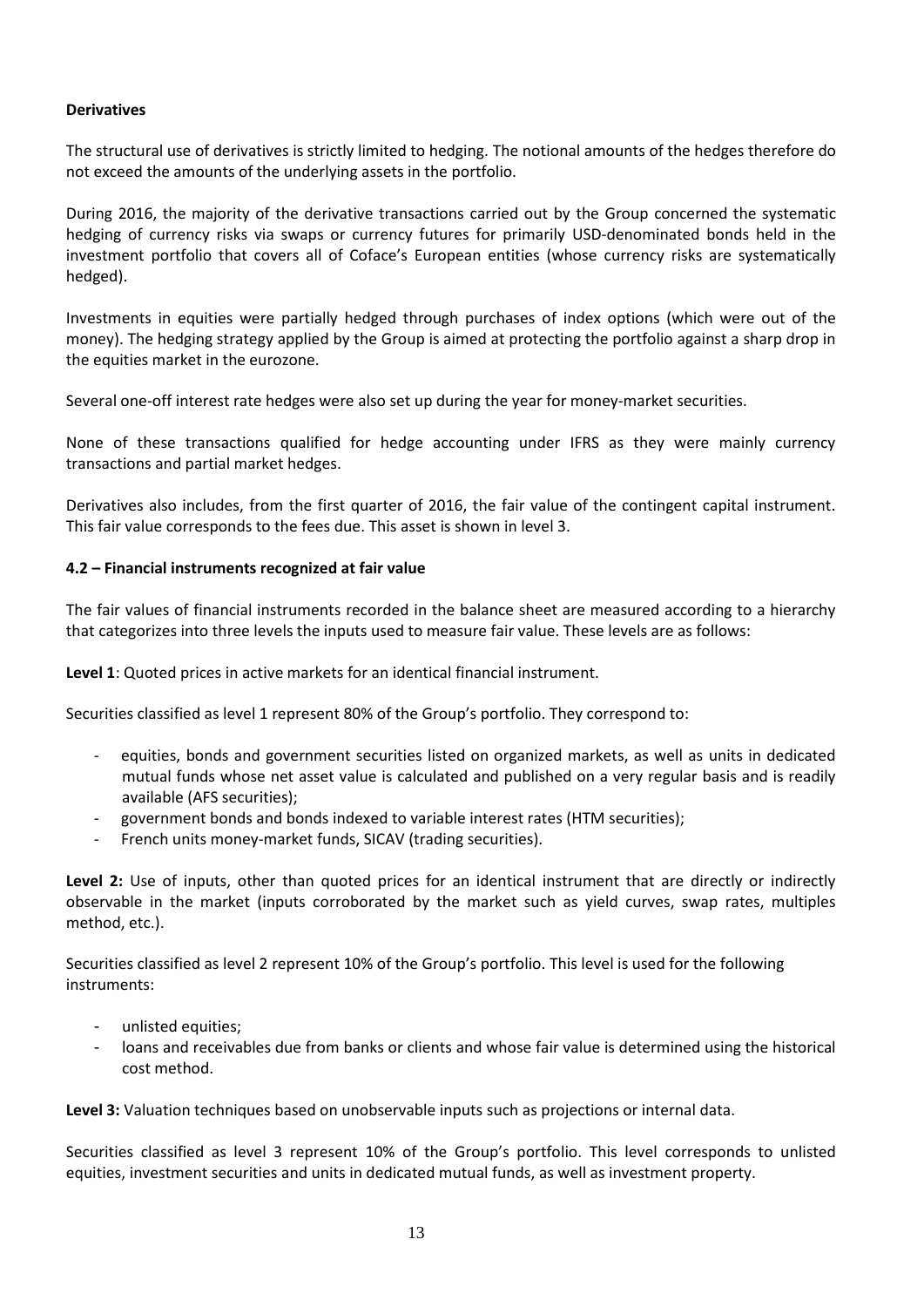#### **Breakdown of financial instrument fair value measurements as at March 31, 2016 by level in the fair value hierarchy**

|                                                |                 |            | Level 1                                                                    | Level 2                                                                                          | Level 3                                                                                            |
|------------------------------------------------|-----------------|------------|----------------------------------------------------------------------------|--------------------------------------------------------------------------------------------------|----------------------------------------------------------------------------------------------------|
| (in thousands of euros)                        | Carrying amount | Fair value | Fair value<br>determined<br>based on quoted<br>prices in active<br>markets | Fair value<br>determined<br>based on<br>valuation<br>techniques that<br>use observable<br>inputs | Fair value<br>determined<br>based on<br>valuation<br>techniques that<br>use unobservable<br>inputs |
| <b>AFS</b> securities                          | 2,497,330       | 2,497,330  | 2,066,949                                                                  | 182,961                                                                                          | 247,420                                                                                            |
| Equities and other variable-income securities  | 330,244         | 330,244    | 201,921                                                                    | 23                                                                                               | 128,300                                                                                            |
| Bonds and government securities                | 2,047,966       | 2,047,966  | 1,865,028                                                                  | 182,938                                                                                          |                                                                                                    |
| Shares in non-trading property companies       | 119,120         | 119,120    |                                                                            |                                                                                                  | 119,120                                                                                            |
| <b>HTM</b> securities                          |                 |            |                                                                            |                                                                                                  |                                                                                                    |
| <b>Bonds</b>                                   | 3,762           | 4,520      | 4,520                                                                      |                                                                                                  |                                                                                                    |
| Fair value through income - trading securities |                 |            |                                                                            |                                                                                                  |                                                                                                    |
| Money market funds (UCITS)                     | 30,305          | 30,305     | 30,305                                                                     |                                                                                                  |                                                                                                    |
| <b>Derivatives</b>                             | 17,853          | 17,853     |                                                                            | 16,369                                                                                           | 1,484                                                                                              |
| <b>Loans and receivables</b>                   | 67,375          | 67,375     |                                                                            | 67,375                                                                                           |                                                                                                    |
| Investment property                            | 800             | 800        |                                                                            |                                                                                                  | 800                                                                                                |
| <b>TOTAL</b>                                   | 2,617,425       | 2,618,183  | 2,101,774                                                                  | 266,705                                                                                          | 249,704                                                                                            |

#### **Movements in Level 3 securities as at March 31, 2016**

| (in thousands of euros)                       |                  | Gains and losses recognized in the<br>period |      | Transactions for the period                                   |  | Exchange rate |                   |
|-----------------------------------------------|------------------|----------------------------------------------|------|---------------------------------------------------------------|--|---------------|-------------------|
|                                               | At Dec. 31, 2015 | In income                                    |      | Sales/<br>Directly in equity Purchases/ Issues<br>Redemptions |  | effects       | At March 31, 2016 |
| <b>AFS</b> securities                         | 240,219          |                                              | 119  | 9,119                                                         |  | (2,037)       | 247,420           |
| Equities and other variable-income securities | 129,297          |                                              | (24) | 14                                                            |  | (987)         | 128,300           |
| Shares in non-trading property companies      | 110,922          |                                              | 143  | 9,105                                                         |  | (1,050)       | 119,120           |
| <b>Derivatives</b>                            |                  |                                              |      | 1,484                                                         |  |               | 1,484             |
| Investment property                           | 800              |                                              |      |                                                               |  |               | 800               |
| <b>TOTAL</b>                                  | 241,019          |                                              | 119  | 10,603                                                        |  | (2,037)       | 249,704           |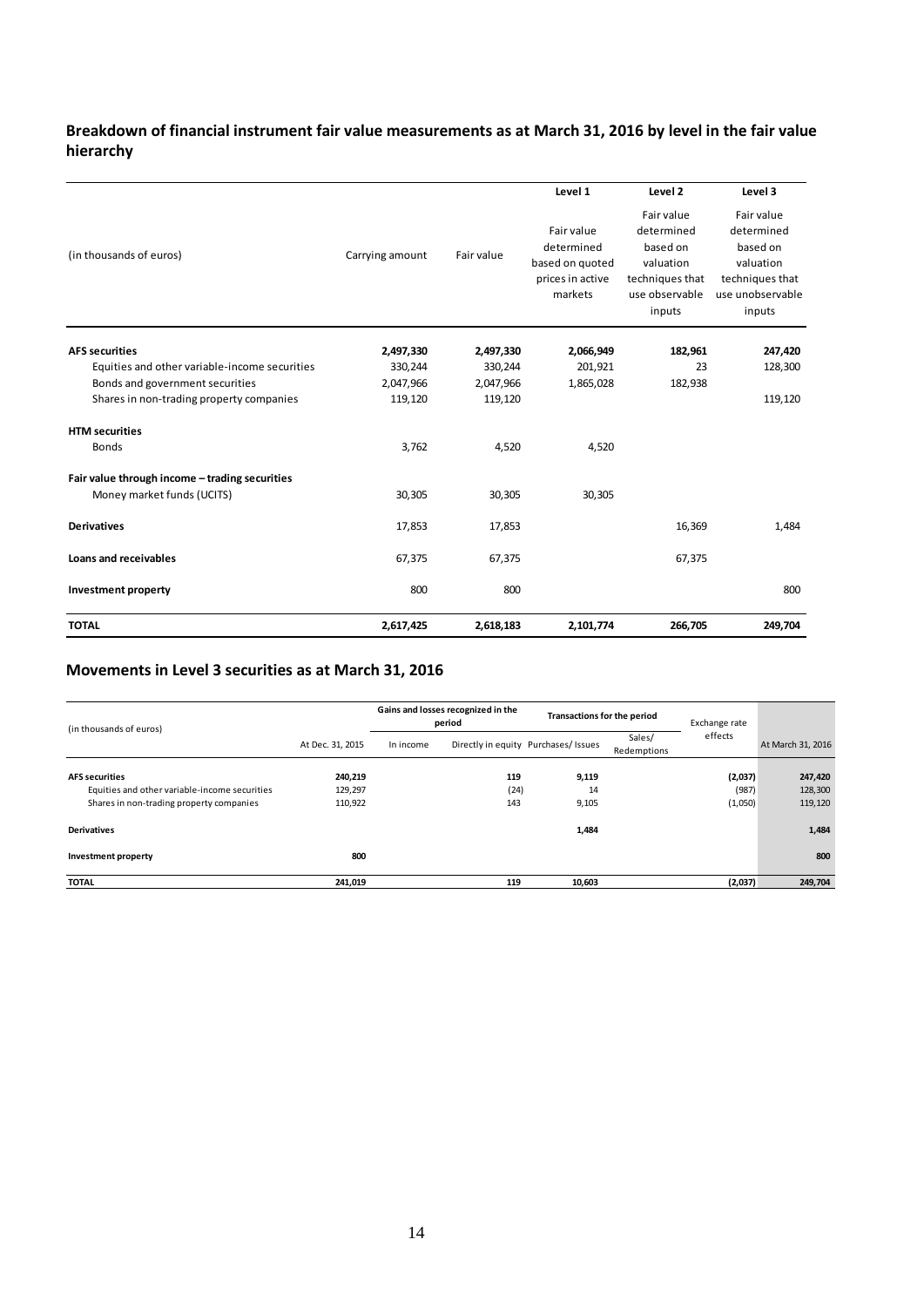#### **Breakdown of financial instrument fair value measurements as at December 31, 2015 by level in the fair value hierarchy**

|                                                |                 |            | Level 1                                                                    | Level 2                                                                                          | Level 3                                                                                            |
|------------------------------------------------|-----------------|------------|----------------------------------------------------------------------------|--------------------------------------------------------------------------------------------------|----------------------------------------------------------------------------------------------------|
| (in thousands of euros)                        | Carrying amount | Fair value | Fair value<br>determined<br>based on quoted<br>prices in active<br>markets | Fair value<br>determined<br>based on<br>valuation<br>techniques that<br>use observable<br>inputs | Fair value<br>determined<br>based on<br>valuation<br>techniques that<br>use unobservable<br>inputs |
| <b>AFS securities</b>                          | 2,512,526       | 2,512,526  | 2,096,980                                                                  | 175,326                                                                                          | 240,219                                                                                            |
| Equities and other variable-income securities  | 340,669         | 340,669    | 211,349                                                                    | 23                                                                                               | 129,297                                                                                            |
| Bonds and government securities                | 2,060,934       | 2,060,934  | 1,885,631                                                                  | 175,303                                                                                          | (0)                                                                                                |
| Shares in non-trading property companies       | 110,922         | 110,922    |                                                                            |                                                                                                  | 110,922                                                                                            |
| <b>HTM</b> securities                          |                 |            |                                                                            |                                                                                                  |                                                                                                    |
| <b>Bonds</b>                                   | 3,721           | 4,374      | 4,374                                                                      |                                                                                                  |                                                                                                    |
| Fair value through income - trading securities |                 |            |                                                                            |                                                                                                  |                                                                                                    |
| Money market funds (UCITS)                     | 55,468          | 55,468     | 55,468                                                                     |                                                                                                  |                                                                                                    |
| <b>Derivatives</b>                             | 6,123           | 6,123      |                                                                            | 6,123                                                                                            |                                                                                                    |
| Loans and receivables                          | 69,481          | 69,481     |                                                                            | 69,481                                                                                           |                                                                                                    |
| Investment property                            | 800             | 800        |                                                                            |                                                                                                  | 800                                                                                                |
| <b>TOTAL</b>                                   | 2,648,119       | 2,648,772  | 2,156,822                                                                  | 250,930                                                                                          | 241,019                                                                                            |

#### **Movements in Level 3 securities as at December 31, 2015**

| (in thousands of euros)                       | Gains and losses recognized in the<br><b>Transactions for the period</b><br>period |           |      | Exchange rate                        |                       |          |                  |
|-----------------------------------------------|------------------------------------------------------------------------------------|-----------|------|--------------------------------------|-----------------------|----------|------------------|
|                                               | At Dec. 31, 2014                                                                   | In income |      | Directly in equity Purchases/ Issues | Sales/<br>Redemptions | effects  | At Dec. 31, 2015 |
| <b>AFS</b> securities                         | 155,470                                                                            | 1,526     | 806  | 83,894                               | (0)                   | (1, 478) | 240,219          |
| Equities and other variable-income securities | 125.469                                                                            | 1,526     | 890  | 2.718                                | (0)                   | (1, 307) | 129,297          |
| Shares in non-trading property companies      | 30,001                                                                             |           | (84) | 81,176                               | (0)                   | (171)    | 110,922          |
| Investment property                           | 923                                                                                | (123)     |      |                                      |                       |          | 800              |
| <b>TOTAL</b>                                  | 156,393                                                                            | 1,403     | 806  | 83,894                               | (0)                   | (1, 478) | 241,019          |

## <span id="page-14-0"></span>**Note 5. Receivables arising from banking and other activities**

| (in thousands of euros)                                              | March 31, 2016 | Dec. 31, 2015 |
|----------------------------------------------------------------------|----------------|---------------|
| Receivables arising from banking and other activities                | 2,277,868      | 2,312,352     |
| Non-performing receivables arising from banking and other activities | 77,145         | 78.961        |
| Allowances for receivables arising from banking and other activities | (20, 704)      | (20, 411)     |
| <b>Total</b>                                                         | 2,334,309      | 2,370,902     |

Receivables arising from banking and other activities represent receivables acquired within the scope of factoring agreements.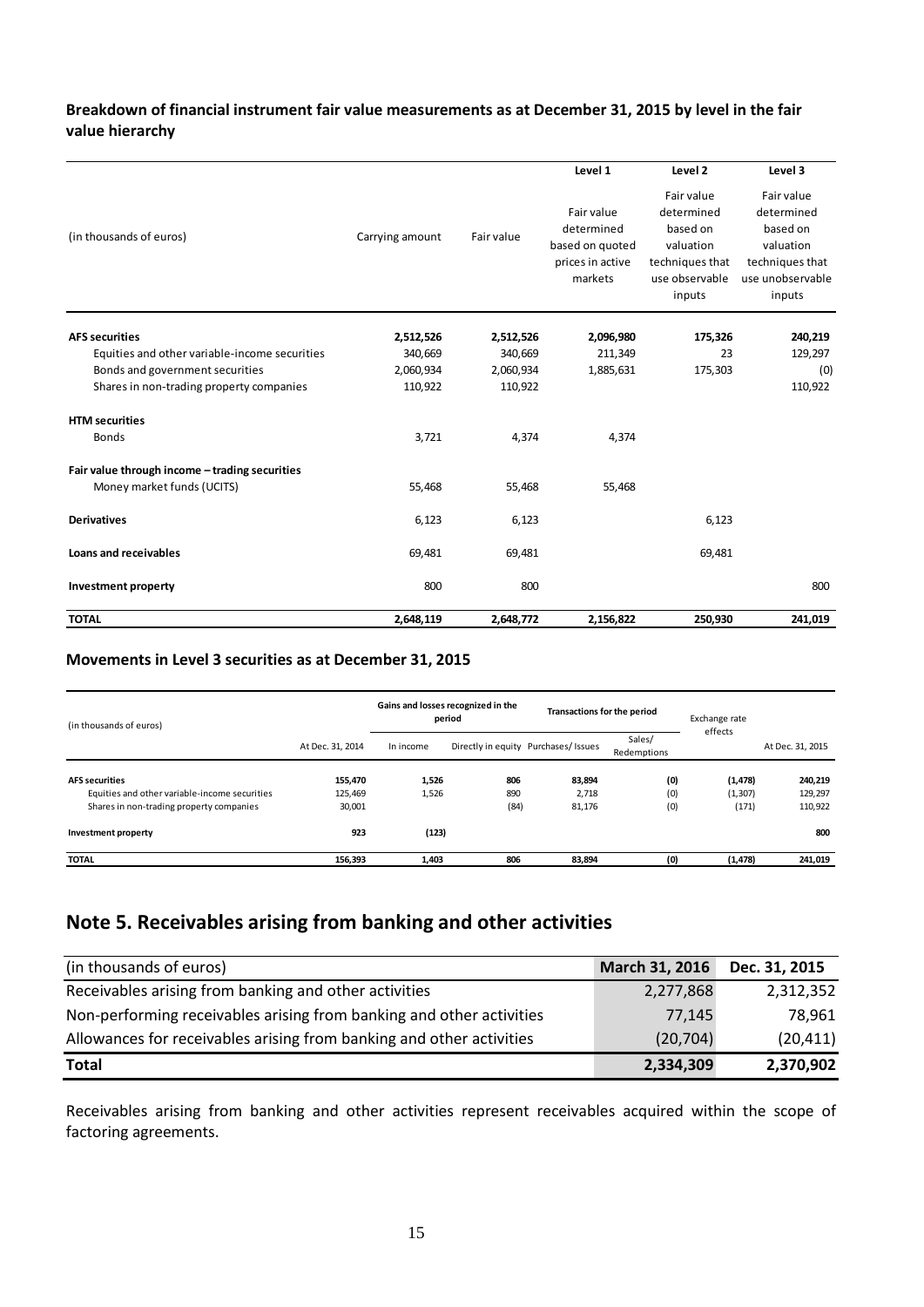They are recognised at cost within assets. Factoring receivables include both receivables whose future recovery is guaranteed by Coface and receivables for which the risk of future recovery is borne by the customer.

Where applicable, the Group recognises a valuation allowance against receivables to take account of any potential difficulties in their future recovery, it being specifi ed that the receivables are also covered by a credit insurance agreement. Accordingly, the related risks are covered by claims provisions.

#### <span id="page-15-0"></span>**Note 6. Investments in associates**

The company accounted for by the equity method is Cofacrédit. At March 31, 2016, the change in investments in associates amounted to €391 thousand.

#### <span id="page-15-1"></span>**Note 7. Cash and cash equivalents**

| (in thousands of euros)  | <b>March 31, 2016</b> | Dec. 31, 2015 |
|--------------------------|-----------------------|---------------|
| Cash at bank and in hand | 378,883               | 358,326       |
| Cash equivalents         | 37.171                | 38,511        |
| <b>Total</b>             | 416,054               | 396,837       |

#### <span id="page-15-2"></span>**Note 8. Share capital**

| <b>Ordinary shares</b>                        | Number of<br>shares | Par value | Share capital<br>(in $\epsilon$ ) |
|-----------------------------------------------|---------------------|-----------|-----------------------------------|
| At December 31, 2015                          | 157,248,232         |           | 786,241,160                       |
| Capital increase                              | 0                   |           |                                   |
| At March 31, 2016                             | 157,248,232         |           | 786,241,160                       |
| Treasury shares deducted                      | (457,526)           |           | (2, 287, 630)                     |
| At March 31, 2016 (excluding treasury shares) | 156,790,706         |           | 783,953,530                       |

|                                 | March 31, 2016 |         | Dec. 31, 2015 |         |
|---------------------------------|----------------|---------|---------------|---------|
| <b>Shareholders</b>             | Number of      | %       | Number of     | %       |
|                                 | shares         |         | shares        |         |
| Natixis                         | 64,853,876     | 41.36%  | 64,853,870    | 41.32%  |
| Public                          | 91,936,830     | 58.64%  | 92,097,771    | 58.68%  |
| Total excluding treasury shares | 156,790,706    | 100.00% | 156,951,641   | 100.00% |

The parent company of the Coface Group is Natixis, which in turn is owned by BPCE, the central body of Banques Populaires and Caisses d'Épargne.

Natixis holds, at the end of March 2016, 41.36% of the Coface Group's shares excluding treasury shares, and 41.24% including treasury shares.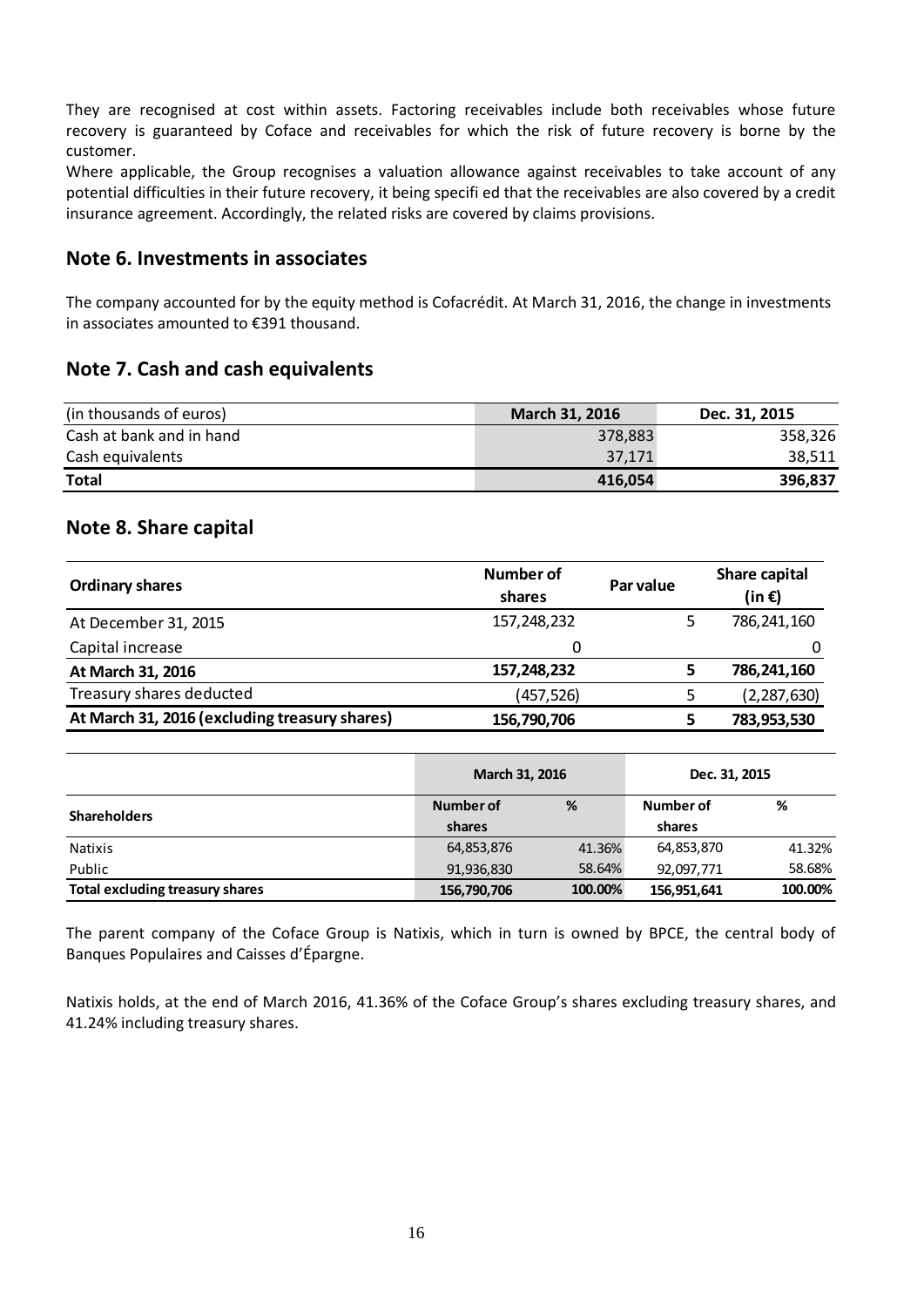### <span id="page-16-0"></span>**Note 9. Provisions for liabilities and charges**

| (in thousands of euros)                                              | March 31, 2016 Dec. 31, 2015 |         |
|----------------------------------------------------------------------|------------------------------|---------|
| Provisions for disputes                                              | 8.795                        | 10,966  |
| Provisions for pension and other post-employment benefit obligations | 85,085                       | 84.855  |
| Other provisions for liabilities and charges                         | 22,151                       | 18.413  |
| <b>Total</b>                                                         | 116,031                      | 114,234 |

Provisions for liabilities and charges mainly consist of provisions for pensions and other post-employment benefit obligations.

#### <span id="page-16-1"></span>**Note 10. Financing liabilities**

| (in thousands of euros)              | March 31, 2016 | Dec. 31, 2015 |
|--------------------------------------|----------------|---------------|
| Subordinated debt                    | 375,650        | 387,292       |
| Obligations under finance leases     | 4,488          | 5,202         |
| Bank overdrafts and other borrowings |                | 100           |
| <b>Total</b>                         | 380,138        | 392,594       |

On March 27, 2014, COFACE SA completed the issue of subordinated debt in the form of bonds for a nominal amount of €380 million (corresponding to 3,800 bonds with a nominal unit value of €100,000), maturing on March 27, 2024 (10 years), with an annual interest rate of 4.125%.

The per-unit bond issue price was €99,493.80, and the net amount received by COFACE SA was €376.7 million, net of placement fees and directly-attributable transaction costs.

These securities are irrevocably and unconditionally guaranteed on a subordinated basis by Compagnie française d'assurance pour le commerce extérieur, the Coface Group's main operating entity.

On March 25, 2014, a joint guarantee was issued by Compagnie française d'assurance pour le commerce extérieur for €380 million, in favour of the investors in COFACE SA's subordinated bonds, applicable until the extinction of all liabilities in respect of said investors. The annual interest rate applicable is 0.2% on the basis of the total amount (due by COFACE SA).

On March 27, 2014, COFACE SA granted a subordinated intra-group loan to Compagnie française d'assurance pour le commerce extérieur in the amount of €314 million, maturing on March 26, 2024 (10 years) and bearing annual interest at 4.125%, payable at the anniversary date each year.

As at March 31, 2016, the debt presented on the line "Subordinated borrowings" of the balance sheet, amounted to €375,650 thousand, is composed of:

- nominal amount of bonds: €380,000 thousand;
- reduced by the debt issuance costs for €3.301 thousand:
- reduced by the issue premium for  $£1,924$  thousand;
- increased by interest accrued of €874 thousand.

The impact on consolidated income statement income as at December 31, 2016 mainly includes the interest related to the period for €4,032 thousand.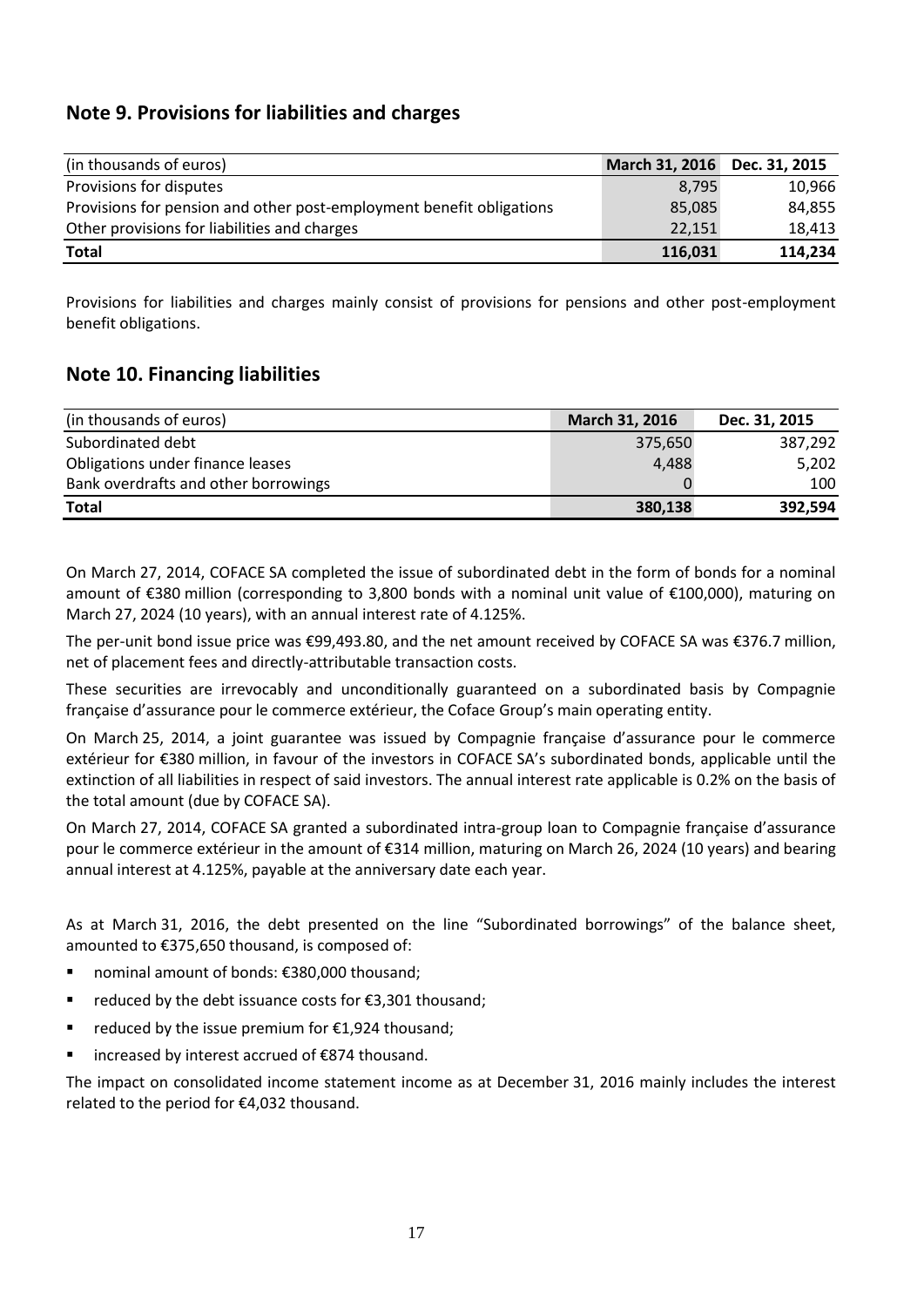### <span id="page-17-0"></span>**Note 11. Liabilities relating to insurance contracts**

| (in thousands of euros)                              | March 31, 2016 | Dec. 31, 2015 |
|------------------------------------------------------|----------------|---------------|
| Provisions for unearned premiums                     | 317,044        | 285,410       |
| Claims reserves                                      | 1,093,478      | 1,122,211     |
| Provisions for premium refunds                       | 110,447        | 107,241       |
| Liabilities relating to insurance contracts          | 1,520,969      | 1,514,862     |
| Provisions for unearned premiums                     | (63, 598)      | (57, 558)     |
| Claims reserves                                      | (236, 355)     | (247, 147)    |
| Provisions for premium refunds                       | (23, 805)      | (23, 281)     |
| Reinsurers' share of technical insurance liabilities | (323, 758)     | (327, 986)    |
| <b>Net technical provisions</b>                      | 1,197,211      | 1,186,876     |

### <span id="page-17-1"></span>**Note 12. Payables arising from banking sector activities**

| (in thousands of euros)                              | March 31, 2016 | Dec. 31, 2015 |
|------------------------------------------------------|----------------|---------------|
| Amounts due to banking sector companies              | 305,522        | 352,379       |
| Amounts due to customers of banking sector companies | 336,469        | 404.218       |
| Debt securities                                      | 1,668,529      | 1,613,065     |
| <b>TOTAL</b>                                         | 2,310,520      | 2,369,662     |

The lines "Amounts due to banking sector companies" and "Borrowings" correspond to sources of refinancing for the Group's factoring entities – Coface Finanz (Germany) and Coface Factoring Poland.

Amounts due to banking sector companies corresponded to drawdowns on the bilateral credit lines set up with various banking partners of Coface Finanz and Coface Factoring Poland (including Natixis).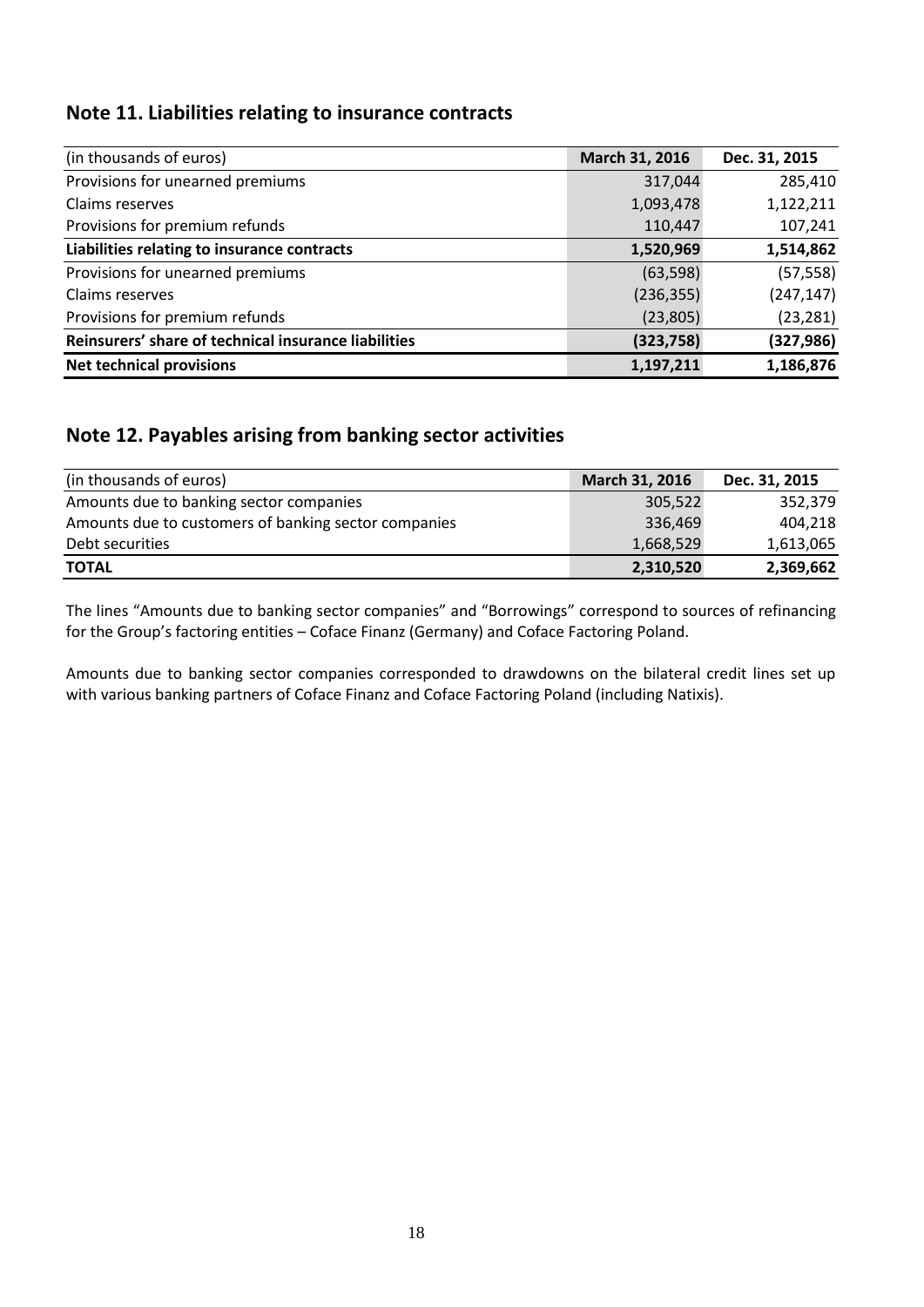### <span id="page-18-0"></span>**Note 13. Consolidated revenue**

#### (in thousands of euros)

| a) By business line                                   | March 31,<br>2016 | March 31,<br>2015 |
|-------------------------------------------------------|-------------------|-------------------|
| Premiums – direct business                            | 330,449           | 344,252           |
| Premiums – inward reinsurance                         | 21,655            | 23,752            |
| <b>Premium Refunds</b>                                | (23, 438)         | (19, 119)         |
| Provisions for unearned premiums                      | (40, 126)         | (41, 950)         |
| Earned premiums net of cancellations c)               | 288,540           | 306,935           |
|                                                       |                   |                   |
| <b>Fees and commission income</b>                     | 36,324            | 36,717            |
| Net income from banking activities d)                 | 17,356            | 18,234            |
|                                                       |                   |                   |
| Other insurance-related services                      | 1,416             | 2,587             |
| Remuneration of public procedures management services | 11,997            | 14,944            |
| Business information and other services               | 5,783             | 6,340             |
| Receivables management                                | 3,610             | 3,828             |
| Revenue or income from other activities               | 22,806            | 27,699            |
|                                                       |                   |                   |
| <b>Consolidated revenue</b>                           | 365,026           | 389,585           |

#### (in thousands of euros)

| b) By region of invoicing   | March 31,<br>2016 | March 31,<br>2015* |
|-----------------------------|-------------------|--------------------|
| Northern Europe             | 83,421            |                    |
| Western Europe              | 84,413            | 95,683             |
| <b>Central Europe</b>       | 30,918            | 31,151             |
| Mediterranean & Africa      | 84,623            | 90,086             |
| North America               | 36,261            | 33,831             |
| Latin America               | 18,441            | 22,192             |
| Asia-Pacific                | 26,949            | 28,085             |
| <b>Consolidated revenue</b> | 365,026           | 389,585            |

*\* The consolidated turnover at March 31, 2015 has been restated according to the new regional organization (see Note 1 – Significant events).*

Geographic segmentation by billing location does not necessarily match the debtor's location.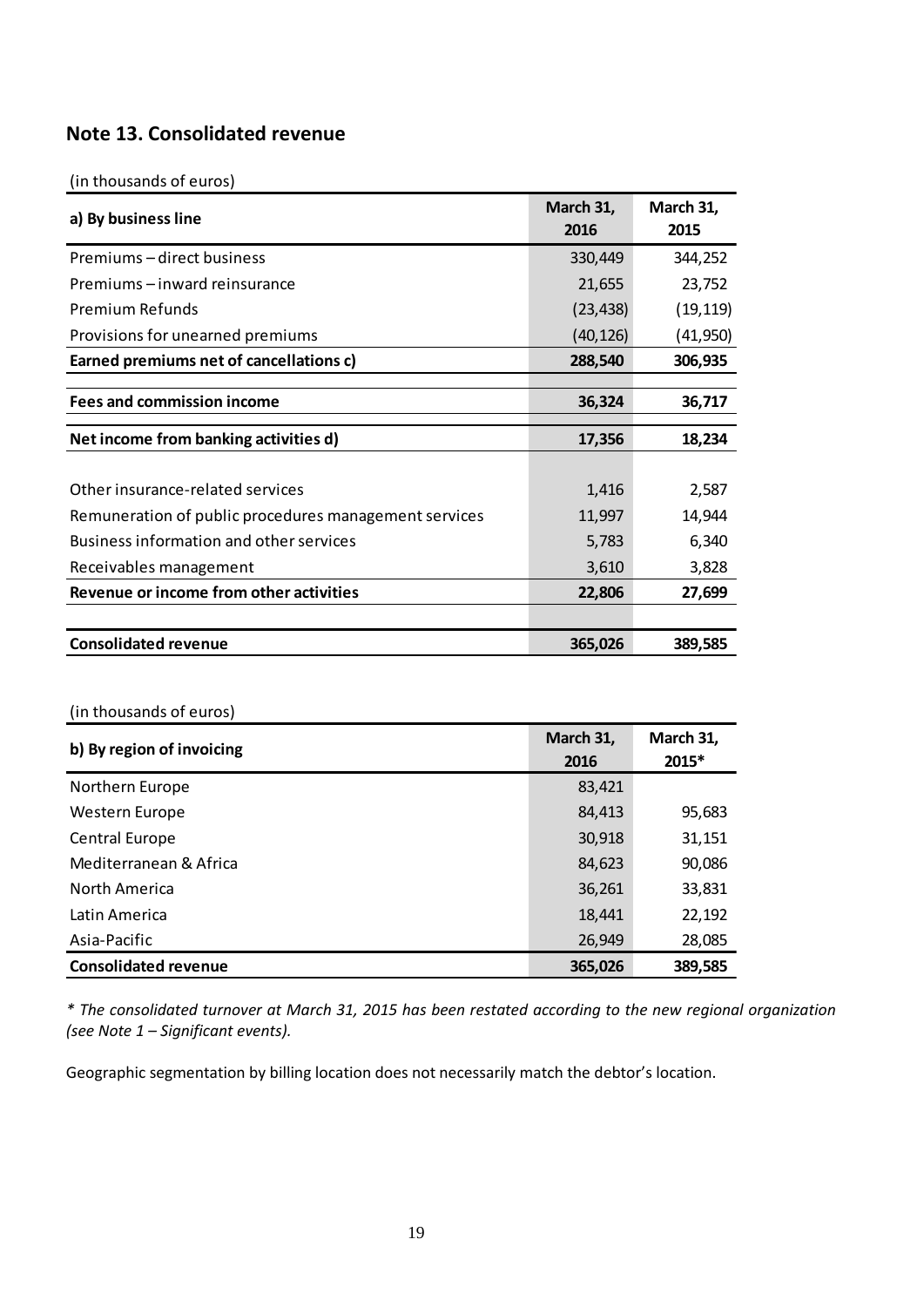(in thousands of euros)

| c) Insurance revenue by type of insurance | March 31, | March 31, |  |  |
|-------------------------------------------|-----------|-----------|--|--|
|                                           | 2016      | 2015      |  |  |
| Credit insurance                          | 266,791   | 282,880   |  |  |
| Guarantees                                | 12,611    | 12,607    |  |  |
| Single risk                               | 9,138     | 11.448    |  |  |
| Total insurance revenue                   | 288,540   | 306,935   |  |  |

(in thousands of euros)

| d) Net income from banking activities    | March 31, | March 31, |  |  |
|------------------------------------------|-----------|-----------|--|--|
|                                          | 2016      | 2015      |  |  |
| Financing fees                           | 7,956     | 8,142     |  |  |
| <b>Factoring fees</b>                    | 8,892     | 9,631     |  |  |
| Other                                    | 508       | 460       |  |  |
| Total net income from banking activities | 17,356    | 18.234    |  |  |

# <span id="page-19-0"></span>**Note 14. Claim expenses**

| (in thousands of euros)        | March 31, 2016 | March 31, 2015 |
|--------------------------------|----------------|----------------|
| Paid claims, net of recoveries | (163, 367)     | (111, 463)     |
| Claims handling expenses       | (7,031)        | (7, 350)       |
| Change in claims reserves      | 14,660         | (33, 933)      |
| <b>Total</b>                   | (155, 738)     | (152, 746)     |

#### **Claims expenses by period of occurence**

| (in thousands of euros)         |                                                                       | March 31, 2016 |            | March 31, 2015 |        |            |                                                |            |
|---------------------------------|-----------------------------------------------------------------------|----------------|------------|----------------|--------|------------|------------------------------------------------|------------|
|                                 | <b>Net</b><br>Gross<br>Outward<br>reinsurance<br>and<br>retrocessions |                |            |                |        | Gross      | Outward<br>reinsurance<br>and<br>retrocessions | <b>Net</b> |
| Claims expenses – current year  | (200, 386)                                                            | 36,543         | (163, 843) | (221, 866)     | 23,637 | (198, 229) |                                                |            |
| Claims expenses $-$ prior years | 44.648                                                                | (1, 542)       | 43.106     | 69.120         | 10.065 | 79,185     |                                                |            |
| <b>Claims expenses</b>          | (155, 738)                                                            | 35,001         | (120, 737) | (152, 746)     | 33,702 | (119, 044) |                                                |            |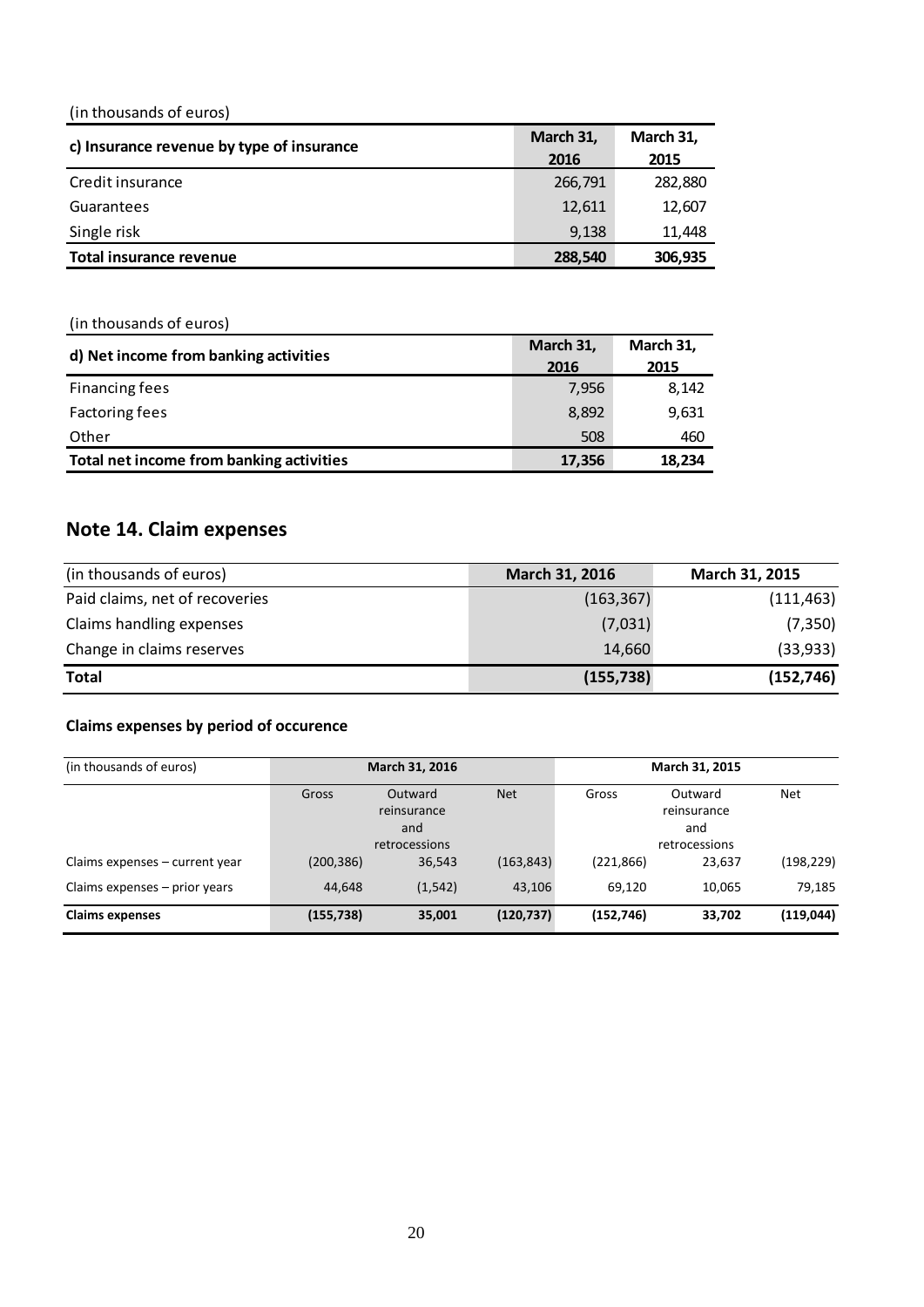### <span id="page-20-0"></span>**Note 15. Overheads by function**

| (in thousands of euros)          | March 31, 2016 | March 31, 2015 |
|----------------------------------|----------------|----------------|
| <b>Commissions</b>               | (39, 020)      | (38,741)       |
| Other acquisition costs          | (23, 707)      | (36, 177)      |
| Total acquisition costs          | (62, 727)      | (74, 918)      |
| Administrative costs             | (65, 764)      | (63, 404)      |
| Other current operating expenses | (24, 269)      | (20, 241)      |
| Investment management expenses   | (528)          | (618)          |
| Claims handling expenses         | (7,031)        | (7, 350)       |
| <b>Total</b>                     | (160, 319)     | (166, 531)     |
| of which employee profit-sharing | (1,203)        | (3, 387)       |

| (in thousands of euros)                                                | March 31, 2016 | March 31, 2015 |
|------------------------------------------------------------------------|----------------|----------------|
| Acquisition, administration costs and other current operating expenses | (160, 319)     | (166, 531)     |
| Expenses from banking activities, excluding cost of risk               | (3,512)        | (3, 328)       |
| Expenses from other activities                                         | (14, 118)      | (11, 532)      |
| <b>Total</b>                                                           | (177, 949)     | (181, 391)     |

Total overheads includes general insurance expenses (by function), expenses from other activities and expenses from banking activities. It came out at €177,949 thousand at march 31, 2016 versus €181,391 thousand at december 31,2015.

In the income statement, claims handling expenses are included in "Claims expenses" and investment management expenses are shown in "Investment income, net of management expenses (excluding finance costs)".

### <span id="page-20-1"></span>**Note 16. Income and expenses from ceded reinsurance**

| (in thousands of euros)                       | March 31,2016 | March 31,2015 |
|-----------------------------------------------|---------------|---------------|
| Ceded premiums                                | (76, 752)     | (81, 446)     |
| Change in unearned premiums provisions        | 7,903         | 13,364        |
| <b>Expenses from ceded reinsurance</b>        | (68, 849)     | (68,082)      |
| Ceded claims                                  | 34,727        | 26,229        |
| Change in claims provisions net of recoveries | 274           | 7,473         |
| Commissions paid by reinsurers                | 22,399        | 21,257        |
| Income from ceded reinsurance                 | 57,400        | 54,959        |
| <b>Total</b>                                  | (11, 449)     | (13, 123)     |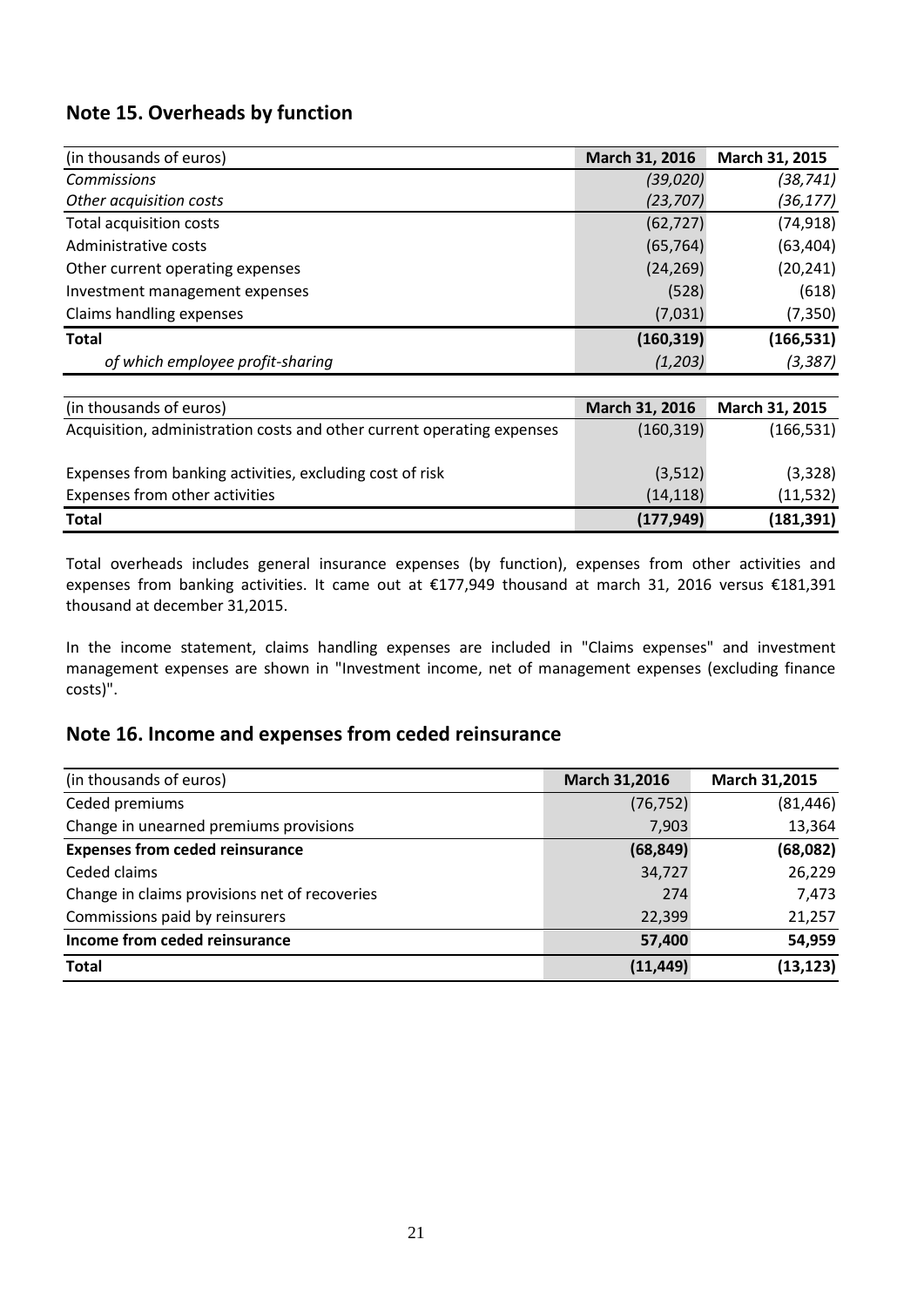### <span id="page-21-0"></span>**Note 17. Investment income, net of management expenses (excluding finance costs)**

| (in thousands of euros)                                                                                                              |                      | March 31, 2016 March 31, 2015* |
|--------------------------------------------------------------------------------------------------------------------------------------|----------------------|--------------------------------|
| Investment income                                                                                                                    | 9,375                | 10,526                         |
| Change in financial instruments at fair value though income<br>$o/w$ hedged by currency derivatives on "Colombes" mutual funds $(1)$ | 14,603<br>11,879     | (45, 942)<br>(44, 214)         |
| Net gains on disposals<br>o/w hedged by currency derivatives on "Colombes" mutual funds <sup>(1)</sup>                               | (2,837)<br>(83)      | 3,398<br>(410)                 |
| Additions to/(reversals from) impairment                                                                                             | (387)                |                                |
| Net foreign exchange gains<br>o/w hedged by currency derivatives on "Colombes" mutual funds <sup>(2)</sup>                           | (9,253)<br>(13, 265) | 46,029<br>44,691               |
| Investment management expenses                                                                                                       | (735)                | (1,051)                        |
| Total                                                                                                                                | 10,766               | 12,960                         |

\* The column March 31, 2016 had been amended. Investment expenses related to the derivative amounting to € 52 thousand had been reclassified from investment management expenses to investment income.

1) The change of the EUR / USD and the EUR / GBP caused significant impacts on the accounts, despite the hedge of investments by foreign exchange derivatives. The net impact after hedge was + € 5,425 thousand.

2) The - € 13,265 thousand foreign exchange gains from the Colombes funds consisted of € 5,115 thousand in realised gains and € -18,380 thousand of unrealised gains.

#### <span id="page-21-1"></span>**Note 18. Other operating income and expenses**

| (in thousands of euros)  | March 31, 2016 | March 31, 2015 |
|--------------------------|----------------|----------------|
| Other operating expenses | (1,520)        | (2, 131)       |
| Other operating income   | 517            | 16             |
| <b>Net</b>               | (1,003)        | (2, 115)       |

At march 31, 2016, other operating expenses concern mainly restructuration fees. The previous year, the other operating income and expenses concerned mainly the compensations paid to sales representatives within the framework of the plan of restructuration and densification of the distribution network led in the United States.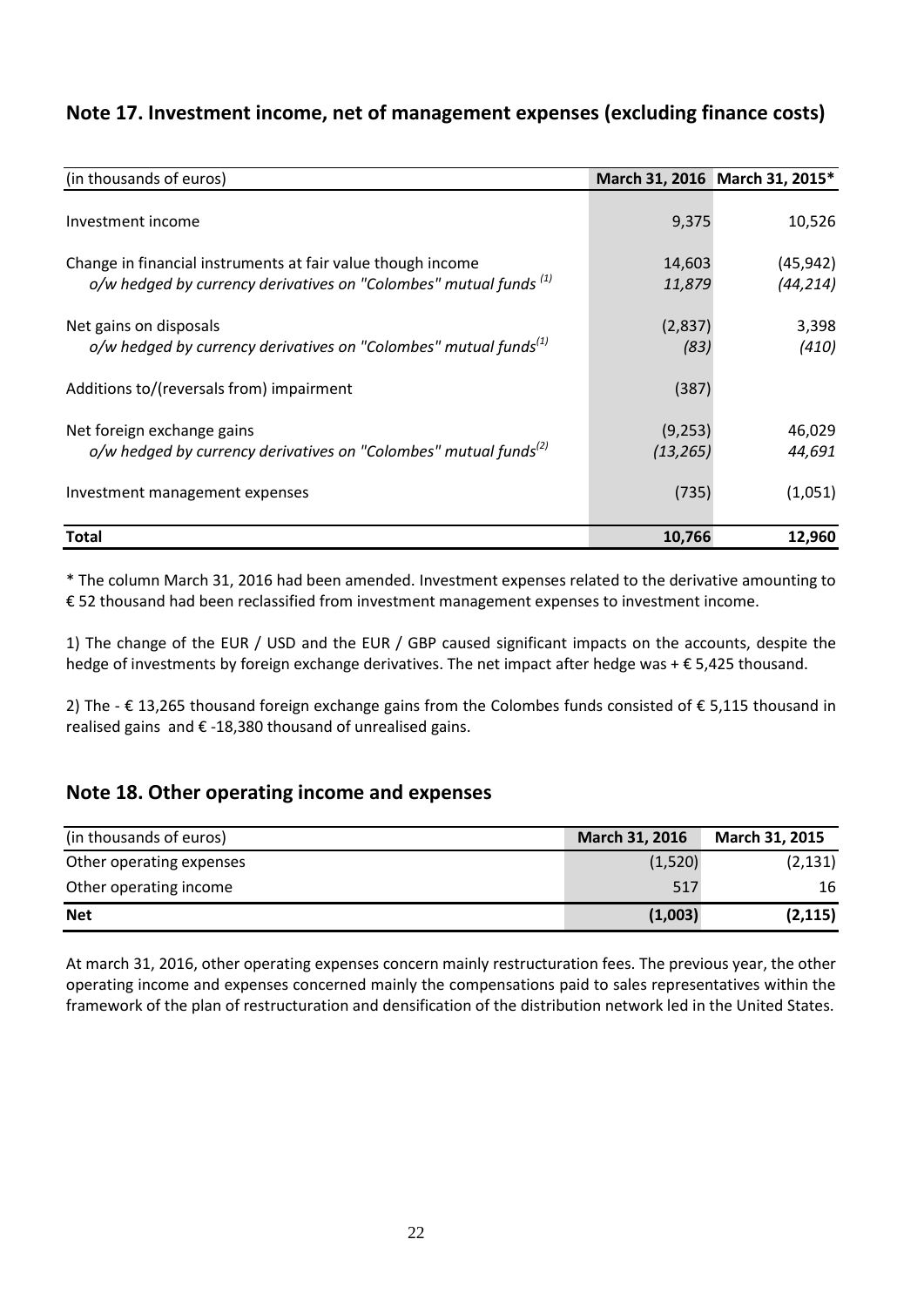### <span id="page-22-0"></span>**Note 19. Breakdown of net income by segment**

Premiums, claims and commissions are monitored by country of invoicing. In the case of direct business, the country of invoicing is that in which the issuer of the invoice is located and for inward reinsurance, the country of invoicing is that in which the ceding insurer is located.

Geographic segmentation by billing location does not necessarily match the debtor's location.

Reinsurance income, which is calculated and recognised for the whole Group at the level of Compagnie française d'assurance pour le commerce extérieur, has been reallocated at the level of each region.

Income taxes by segment have been calculated based on this monitoring framework.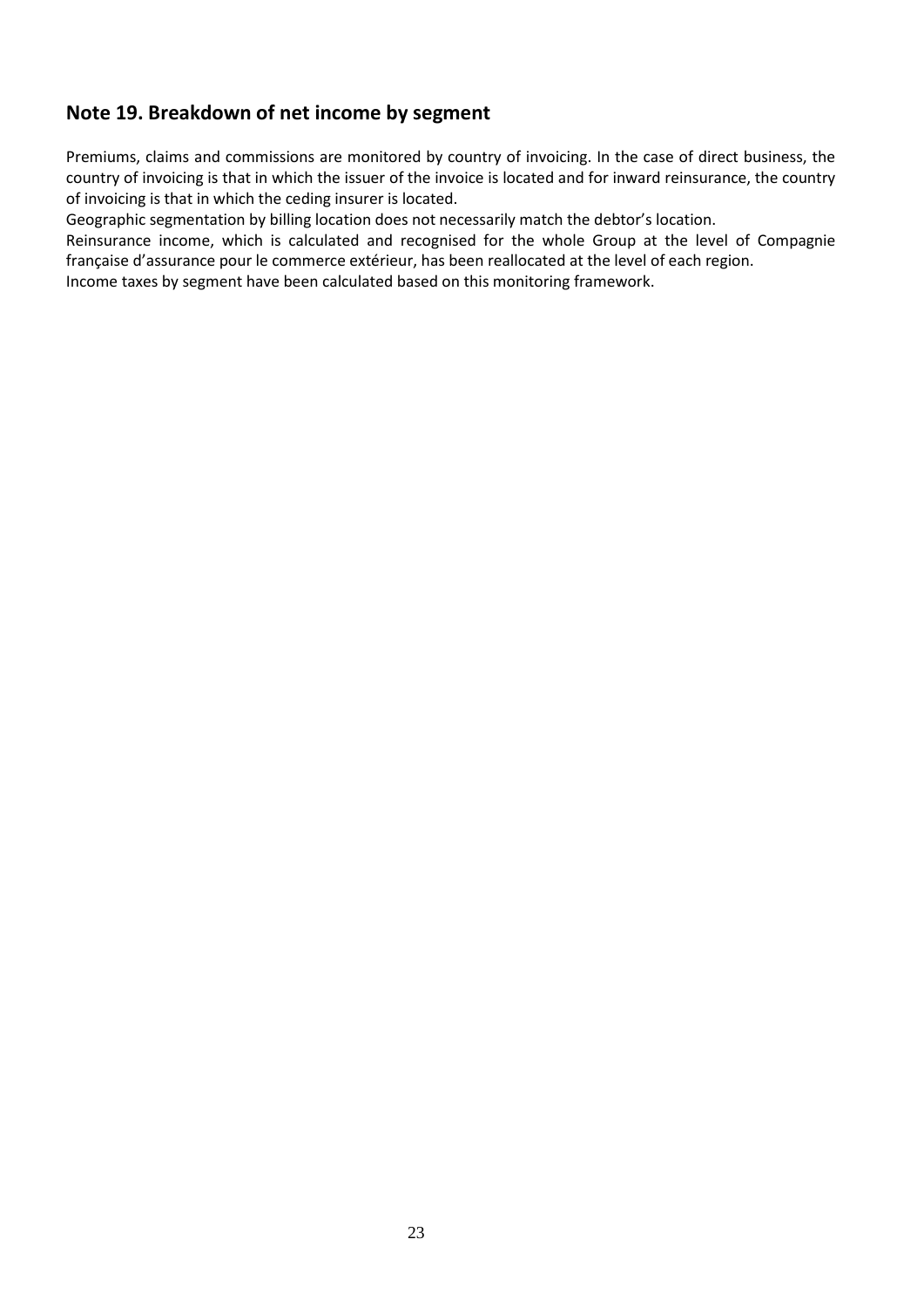#### **Analysis of March 31, 2016 net income by segment**

| (in thousands of euros)                                         | <b>Northern</b><br><b>Europe</b> | Western<br>Europe | <b>Central</b><br><b>Europe</b> | Mediter-<br>ranean &<br><b>Africa</b> | <b>North America</b> | Latin<br>America | Asia -<br><b>Pacific</b> | <b>Group</b><br>reinsurance | Cogeri   | <b>Holding</b><br>company<br>costs |            | Inter-zone Group total |
|-----------------------------------------------------------------|----------------------------------|-------------------|---------------------------------|---------------------------------------|----------------------|------------------|--------------------------|-----------------------------|----------|------------------------------------|------------|------------------------|
| <b>REVENUE</b>                                                  | 81,810                           | 86,453            | 31,584                          | 85,021                                | 36,261               | 18,441           | 26,949                   | 235,989                     | 7,155    |                                    | (244, 637) | 365,026                |
| o/w Earned Premium                                              | 53,069                           | 63,016            | 24,597                          | 71,357                                | 32,489               | 17,696           | 26,316                   | 235,989                     |          |                                    | (235, 989) | 288,540                |
| o/w Factoring                                                   | 15,435                           |                   | 1,921                           |                                       |                      |                  |                          |                             |          |                                    |            | 17,356                 |
| o/w Other insurance-related services                            | 13,306                           | 23,437            | 5,066                           | 13,664                                | 3,772                | 745              | 633                      |                             | 7,155    |                                    | (8, 648)   | 59,130                 |
| Claims-related expenses (including claims handling costs)       | (31, 722)                        | (7, 111)          | (7,664)                         | (22, 977)                             | (24, 466)            | (14, 728)        | (45, 620)                | (115, 511)                  |          | (887)                              | 114,947    | (155, 738)             |
| Cost of risk                                                    | (851)                            |                   | (100)                           |                                       |                      |                  |                          |                             |          |                                    |            | (951)                  |
| Commissions                                                     | (5, 877)                         | (9, 458)          | (1, 356)                        | (8,691)                               | (7,885)              | (2,004)          | (5,297)                  | (73, 216)                   |          |                                    | 74,764     | (39, 020)              |
| Other internal general expenses                                 | (32,053)                         | (35, 972)         | (10,032)                        | (23,046)                              | (7, 140)             | (4,906)          | (8, 224)                 |                             | (6, 952) | (10, 823)                          | 7,778      | (131, 370)             |
| UNDERWRITING INCOME BEFORE REINSURANCE*                         | 11,307                           | 33,912            | 12,432                          | 30,307                                | (3, 230)             | (3, 196)         | (32, 192)                | 47,262                      | 204      | (11, 710)                          | (47, 148)  | 37,948                 |
| Income/(loss) on ceded reinsurance                              | (5,218)                          | (17,963)          | (682)                           | 2.875                                 | 683                  | (834)            | 4,526                    | (42,098)                    |          |                                    | 47,262     | (11, 449)              |
| Other operating income and expenses                             |                                  | (1,002)           |                                 | 504                                   |                      | (487)            | (19)                     |                             |          |                                    |            | (1,004)                |
| Net financial income excluding finance costs                    | 722                              | 5,008             | 378                             | (99)                                  | 1,196                | 2,934            | 1,221                    |                             | (74)     | (273)                              | (247)      | 10,766                 |
| <b>Finance costs</b>                                            | (129)                            | 3                 | (14)                            | (119)                                 | (235)                | (166)            | (301)                    |                             | (72)     | (4,032)                            | 133        | (4,932)                |
| <b>OPERATING INCOME including finance costs</b>                 | 6,682                            | 19,958            | 12,113                          | 33,468                                | (1, 585)             | (1,749)          | (26, 765)                | 5,164                       | 58       | (16, 015)                          |            | 31,329                 |
| Share in net income of associates                               |                                  | 391               |                                 |                                       |                      |                  |                          |                             |          |                                    |            | 391                    |
| <b>NET INCOME BEFORE TAX</b>                                    | 6,682                            | 20,349            | 12,113                          | 33,468                                | (1, 585)             | (1,749)          | (26, 765)                | 5,164                       | 58       | (16, 015)                          |            | 31,720                 |
| Income tax expense                                              | (2, 376)                         | (3, 532)          | (2,687)                         | (10, 514)                             | 174                  | 178              | 3,034                    | (1,778)                     | (20)     | 5,514                              | 2,593      | (9, 414)               |
| <b>CONSOLIDATED NET INCOME BEFORE NON-CONTROLLING INTERESTS</b> | 4,307                            | 16,817            | 9,426                           | 22,954                                | (1, 411)             | (1,571)          | (23, 731)                | 3,386                       | 38       | (10, 501)                          | 2,593      | 22,305                 |
| Non-controlling interests                                       |                                  |                   | (110)                           | (1)                                   |                      | 111              | 1                        |                             |          |                                    |            |                        |
| <b>NET INCOME FOR THE PERIOD</b>                                | 4,305                            | 16,817            | 9,315                           | 22,954                                | (1, 411)             | (1,460)          | (23, 730)                | 3,386                       | 38       | (10, 501)                          | 2,593      | 22,306                 |

\* Underwriting income before reinsurance is a key financial indicator used by the Coface Group to analyse the performance of its businesses. Underwriting income before reinsurance corresponds to the sum of revenue, claims expenses, expenses from banking activities, cost of risk, policy acquisition costs, administrative costs, and other current operating expenses, and expenses from other activities.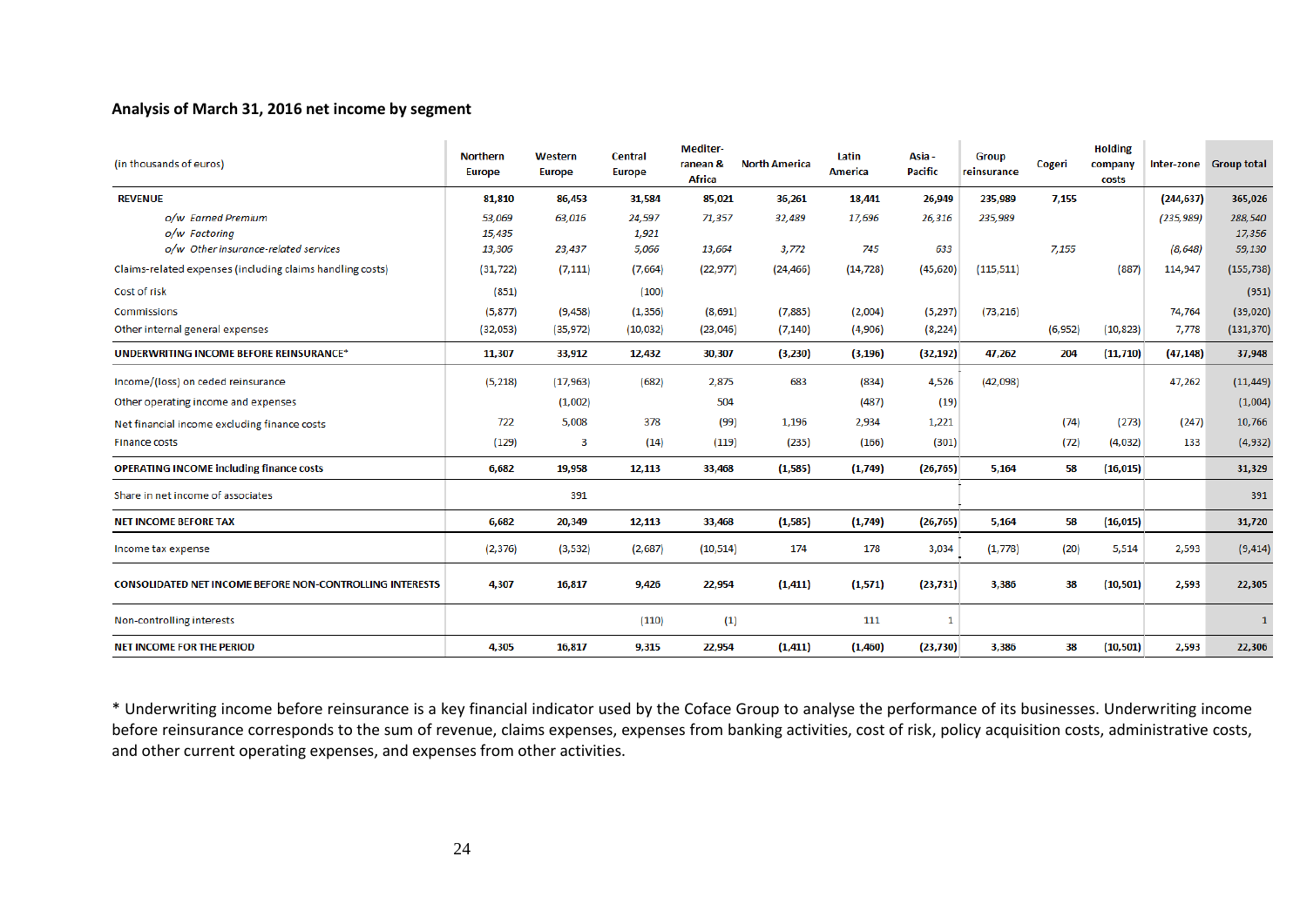#### **Analysis of March 31, 2015 net income by segment restated according to the new regional organization**

| (in thousands of euros)                                         | <b>Northern</b><br><b>Europe</b> | Western<br><b>Europe</b> | Central<br><b>Europe</b> | <b>Mediter-</b><br>ranean &<br><b>Africa</b> |           | North America Latin America Asia-Pacific |           | <b>Group</b><br>reinsurance | Cogeri   | <b>Holding</b><br>company<br>costs |            | Inter-zone Group total |
|-----------------------------------------------------------------|----------------------------------|--------------------------|--------------------------|----------------------------------------------|-----------|------------------------------------------|-----------|-----------------------------|----------|------------------------------------|------------|------------------------|
| <b>REVENUE</b>                                                  | 85,230                           | 98,642                   | 32,024                   | 90,586                                       | 33,831    | 22,192                                   | 28,085    | 160,321                     | 7,202    |                                    | (168, 528) | 389,585                |
| o/w Earned Premium<br>o/w Factoring                             | 56,998<br>16,205                 | 70,915                   | 24,300<br>2,029          | 75,737                                       | 30,049    | 21,354                                   | 27,582    | 160,321                     |          |                                    | (160, 321) | 306,935<br>18,234      |
| o/w Other insurance-related services                            | 12,027                           | 27,729                   | 5,694                    | 14,849                                       | 3,782     | 838                                      | 503       |                             | 7.202    |                                    | (8, 207)   | 64,416                 |
| Claims-related expenses (including claims handling costs)       | (17, 578)                        | (26, 231)                | (29, 469)                | (35, 850)                                    | (15, 187) | (16, 052)                                | (11, 109) | (120, 982)                  |          | (1,026)                            | 120,737    | (152, 746)             |
| Cost of risk                                                    | (630)                            |                          |                          |                                              |           |                                          |           |                             |          |                                    |            | (630)                  |
| <b>Commissions</b>                                              | (4,696)                          | (9, 453)                 | (1, 277)                 | (8,895)                                      | (7,059)   | (2, 340)                                 | (5,958)   | (41, 672)                   |          |                                    | 42,608     | (38, 741)              |
| Other internal general expenses                                 | (32, 438)                        | (37, 856)                | (10, 033)                | (24, 994)                                    | (6, 814)  | (5, 582)                                 | (7,667)   |                             | (7, 222) | (9,893)                            | 7,817      | (134, 682)             |
| UNDERWRITING INCOME BEFORE REINSURANCE*                         | 29,888                           | 25,103                   | (8, 756)                 | 20,848                                       | 4,771     | (1,782)                                  | 3,351     | (2, 333)                    | (20)     | (10, 919)                          | 2,635      | 62,786                 |
| Income/(loss) on ceded reinsurance                              | (3, 102)                         | (12, 612)                | 1,694                    | 1,920                                        | (1,032)   | 2,902                                    | 485       | (1,045)                     |          |                                    | (2, 333)   | (13, 123)              |
| Other operating income and expenses                             |                                  | (145)                    | (81)                     |                                              | (1,889)   |                                          |           |                             |          |                                    |            | (2, 115)               |
| Net financial income excluding finance costs                    | 3.641                            | 1,975                    | 1,297                    | 4,190                                        | 223       | 1,769                                    | (235)     |                             | 429      | (122)                              | (208)      | 12,960                 |
| Finance costs                                                   | (161)                            | 64                       | (37)                     | (131)                                        | (199)     | (26)                                     | (11)      |                             | (41)     | (4,027)                            | (94)       | (4,664)                |
| <b>OPERATING INCOME including finance costs</b>                 | 30,266                           | 14,384                   | (5,883)                  | 26,827                                       | 1,874     | 2,863                                    | 3,589     | (3, 378)                    | 368      | (15,068)                           |            | 55,843                 |
| Share in net income of associates                               |                                  | 222                      |                          |                                              |           |                                          |           |                             |          |                                    |            | 222                    |
| <b>NET INCOME BEFORE TAX</b>                                    | 30,266                           | 14,606                   | (5,883)                  | 26,827                                       | 1,874     | 2,863                                    | 3,589     | (3, 378)                    | 368      | (15,068)                           |            | 56,066                 |
| Income tax expense                                              | (9, 327)                         | (6, 516)                 | 511                      | (5, 713)                                     | (230)     | (695)                                    | (1, 104)  | 1,163                       | (127)    | 5,188                              | 1,193      | (15, 656)              |
| <b>CONSOLIDATED NET INCOME BEFORE NON-CONTROLLING INTERESTS</b> | 20,940                           | 8,091                    | (5, 372)                 | 21,114                                       | 1,644     | 2,168                                    | 2,485     | (2,215)                     | 241      | (9,880)                            | 1,193      | 40,410                 |
| Non-controlling interests                                       | (1)                              |                          | (126)                    | (1)                                          |           | 28                                       |           |                             |          |                                    |            | (99)                   |
| <b>NET INCOME FOR THE PERIOD</b>                                | 20,939                           | 8,091                    | (5, 498)                 | 21,114                                       | 1,644     | 2,196                                    | 2,485     | (2,215)                     | 241      | (9,880)                            | 1,193      | 40,311                 |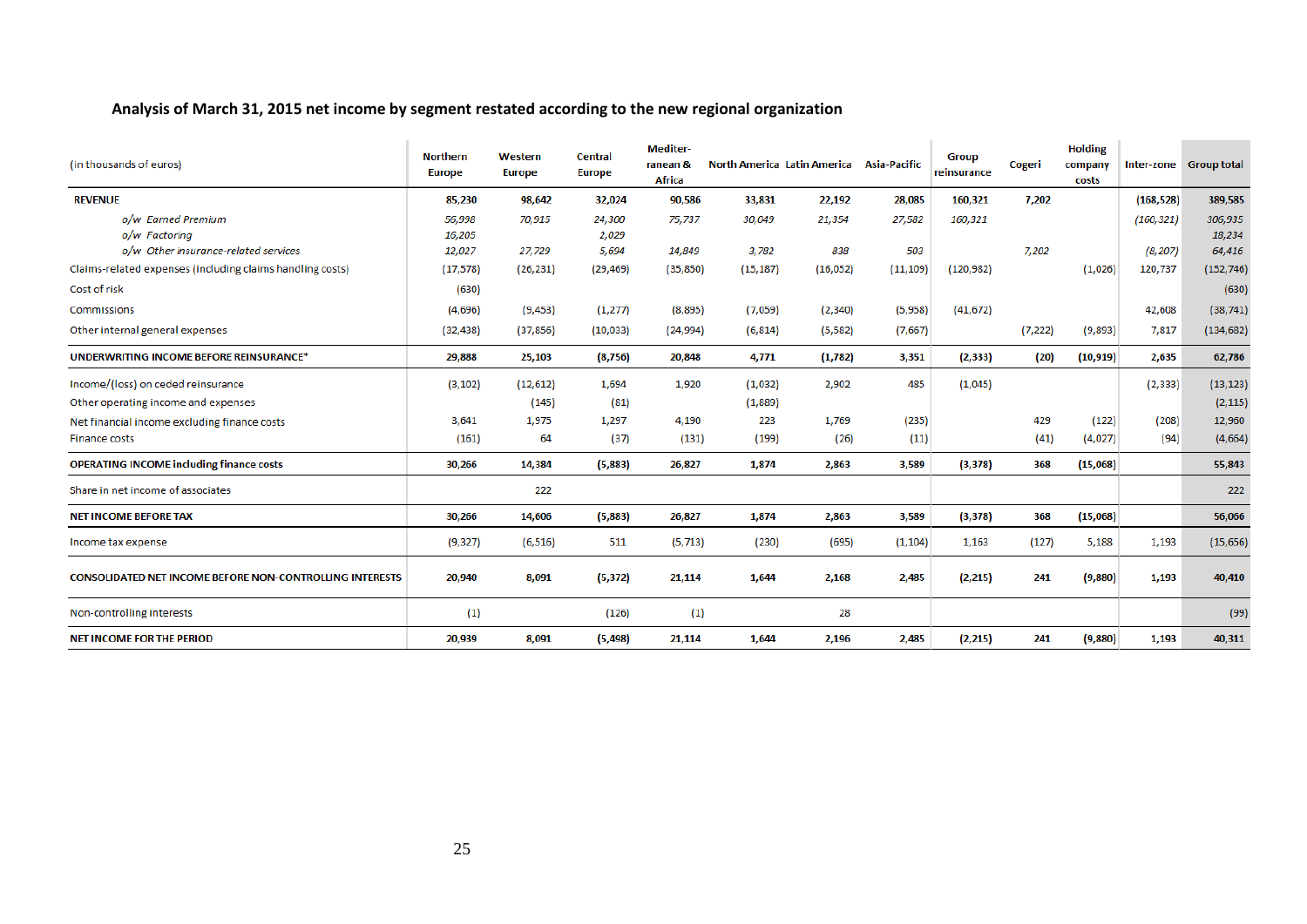### <span id="page-25-0"></span>**Note 20. Earnings per share**

|                    |                            | March 31, 2016 |                                                                  |                                  |
|--------------------|----------------------------|----------------|------------------------------------------------------------------|----------------------------------|
|                    |                            | shares         | Average number of Net income for the<br>period (in $\epsilon$ k) | Earnings per share<br>(in euros) |
| Consolidated scope | Basic earnings per share   | 156,871,174    | 22,306                                                           | 0,14                             |
|                    | Dilutive instruments       |                | 0                                                                | $\Omega$                         |
|                    | Diluted earnings per share | 156,871,174    | 22,306                                                           | 0,14                             |

|                    |                            | March 31, 2015 |                                                                  |                                  |
|--------------------|----------------------------|----------------|------------------------------------------------------------------|----------------------------------|
|                    |                            | shares         | Average number of Net income for the<br>period (in $\epsilon$ k) | Earnings per share<br>(in euros) |
| Consolidated scope | Basic earnings per share   | 157,185,689    | 40,311                                                           | 0.26                             |
|                    | Dilutive instruments       |                | 0                                                                | $\Omega$                         |
|                    | Diluted earnings per share | 157,185,689    | 40,311                                                           | 0.26                             |

#### <span id="page-25-1"></span>**Note 21. Off-balance sheet commitments**

|                                               | March 31, 2016 |                   |                   |                   |  |  |  |
|-----------------------------------------------|----------------|-------------------|-------------------|-------------------|--|--|--|
| (in thousands of euros)                       | <b>TOTAL</b>   | <b>Related to</b> | <b>Related to</b> | <b>Related to</b> |  |  |  |
|                                               |                | scope of entities | financing         | activity          |  |  |  |
| <b>Commitments given</b>                      | 934,586        | 5 5 6 9           | 921 517           | 7500              |  |  |  |
| Endorsements and letters of credit            | 921,517        |                   | 921 517           |                   |  |  |  |
| Property guarantees                           | 7,500          |                   |                   | 7500              |  |  |  |
| Financial commitments in respect of equity    | 5,569          | 5 5 6 9           |                   |                   |  |  |  |
| interests                                     |                |                   |                   |                   |  |  |  |
| Obligations under finance leases              |                |                   |                   |                   |  |  |  |
| <b>Commitments received</b>                   | 1,261,124      |                   | 991 122           | 270 002           |  |  |  |
| Endorsements and letters of credit            | 121,780        |                   |                   | 121780            |  |  |  |
| Guarantees                                    | 148,222        |                   |                   | 148 222           |  |  |  |
| Credit lines linked to commercial paper       | 600,000        |                   | 600 000           |                   |  |  |  |
| Credit lines linked to factoring              | 391,122        |                   | 391 122           |                   |  |  |  |
| Financial commitments in respect of equity    |                |                   |                   |                   |  |  |  |
| interests                                     |                |                   |                   |                   |  |  |  |
| <b>Guarantees received</b>                    | 282,037        |                   |                   | 282 037           |  |  |  |
| Securities lodged as collateral by reinsurers | 282,037        |                   |                   | 282 037           |  |  |  |
| <b>Financial market transactions</b>          | 69,637         |                   |                   | 69 637            |  |  |  |

The Endorsements and letters of credit amounting to  $\epsilon$  917 016 thousand euros for the period ended March 31, 2016 correspond mainly to :

- a joint guarantee of €380,000 thousand in favor of COFACE SA subordinated notes' investors (10 year maturity)
- a joint guarantee of € 500,000 thousand euros given to banks financing the Factoring business.

The securities lodged as collateral by reinsurers are concerning Coface Ré for €104,639 thousand euros and Compagnie française pour le commerce extérieur for €177,398 thousand euros.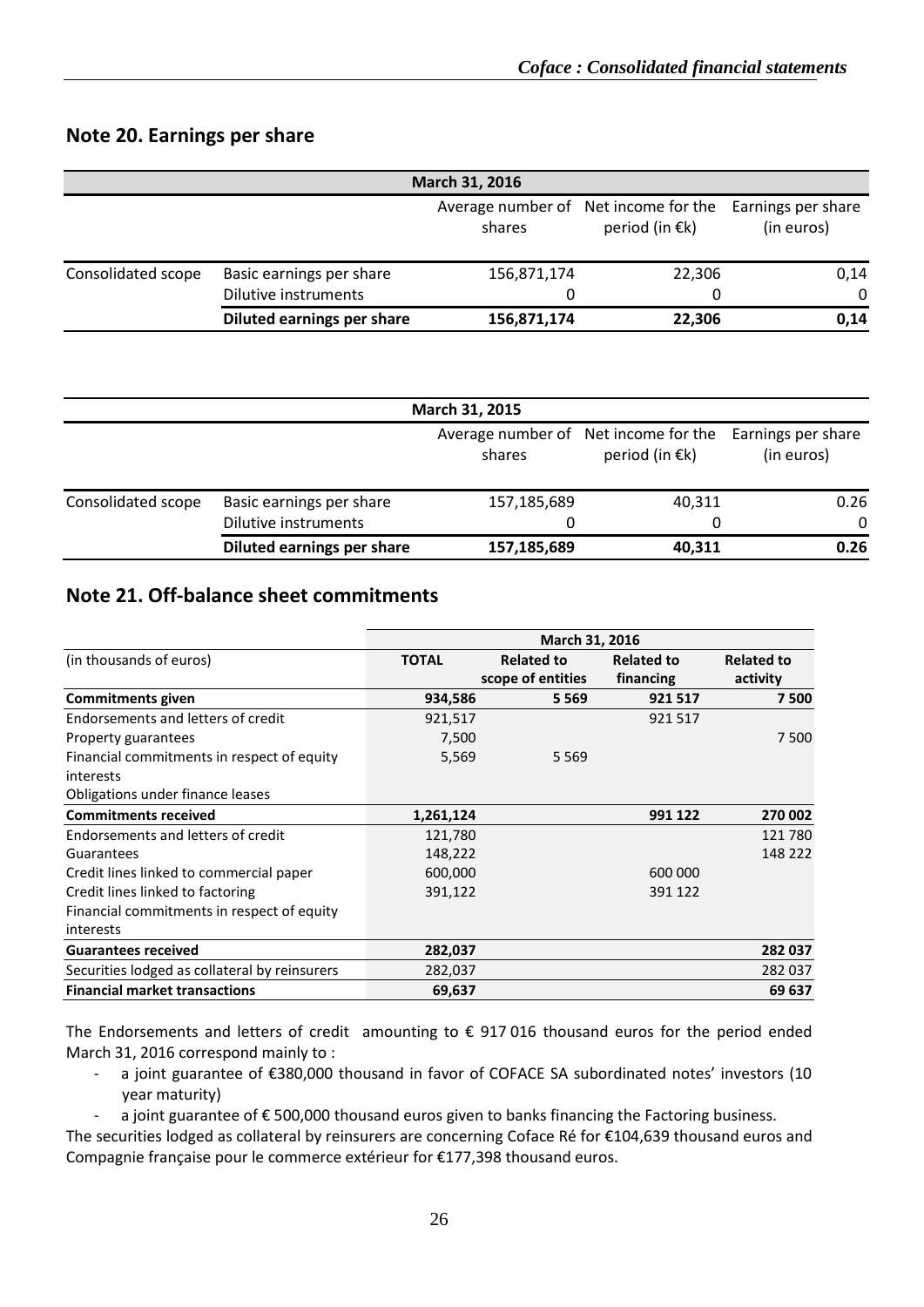|                                                      | Dec. 31, 2015 |                                           |                                |                               |  |  |  |
|------------------------------------------------------|---------------|-------------------------------------------|--------------------------------|-------------------------------|--|--|--|
| (in thousands of euros)                              | <b>TOTAL</b>  | <b>Related to</b><br>scope of<br>entities | <b>Related to</b><br>financing | <b>Related to</b><br>activity |  |  |  |
| <b>Commitments given</b>                             | 924,417       | 5,569                                     | 911,348                        | 7,500                         |  |  |  |
| Endorsements and letters of credit                   | 909,853       |                                           | 909,853                        |                               |  |  |  |
| Property guarantees                                  | 7,500         |                                           |                                | 7,500                         |  |  |  |
| Financial commitments in respect of equity interests | 5,569         | 5,569                                     |                                |                               |  |  |  |
| Obligations under finance leases                     | 1,495         |                                           | 1,495                          |                               |  |  |  |
| <b>Commitments received</b>                          | 1,228,810     | 2,776                                     | 958,900                        | 267,134                       |  |  |  |
| Endorsements and letters of credit                   | 121,146       |                                           |                                | 121,146                       |  |  |  |
| Guarantees                                           | 145,989       |                                           |                                | 145,989                       |  |  |  |
| Credit lines linked to commercial paper              | 600,000       |                                           | 600,000                        |                               |  |  |  |
| Credit lines linked to factoring                     | 358,900       |                                           | 358,900                        |                               |  |  |  |
| Financial commitments in respect of equity interests | 2,776         | 2,776                                     |                                |                               |  |  |  |
| <b>Guarantees received</b>                           | 409,216       |                                           |                                | 409,216                       |  |  |  |
| Securities lodged as collateral by reinsurers        | 409,216       |                                           |                                | 409,216                       |  |  |  |
| <b>Financial market transactions</b>                 | 55,699        |                                           |                                | 55,699                        |  |  |  |

### <span id="page-26-0"></span>**Note 22. Related parties**

Natixis holds, at the end of March 2016, 41.36% of the Coface Group's shares excluding treasury shares, and 41.24% including treasury shares.

|                | Number of   | %       |
|----------------|-------------|---------|
|                | shares      |         |
| <b>Natixis</b> | 64,853,876  | 41,36%  |
| Public         | 91,936,830  | 58,64%  |
| <b>Total</b>   | 156,790,706 | 100.00% |

#### **Relations betwwen the Group's consolidated entities and related parties**

The Coface Group's main transactions with related parties concern Natixis and its subsidiaries.

The main related-party transactions are as follows:

- financing of a portion of the factoring activity by Natixis SA;
- financial investments with the BPCE and Natixis groups;
- Coface's credit insurance coverage made available to entities related to Coface;
- recovery of insurance receivables carried out by entities related to Coface on behalf of Coface;
- rebilling of general and administrative expenses, including overheads, personnel expenses, etc.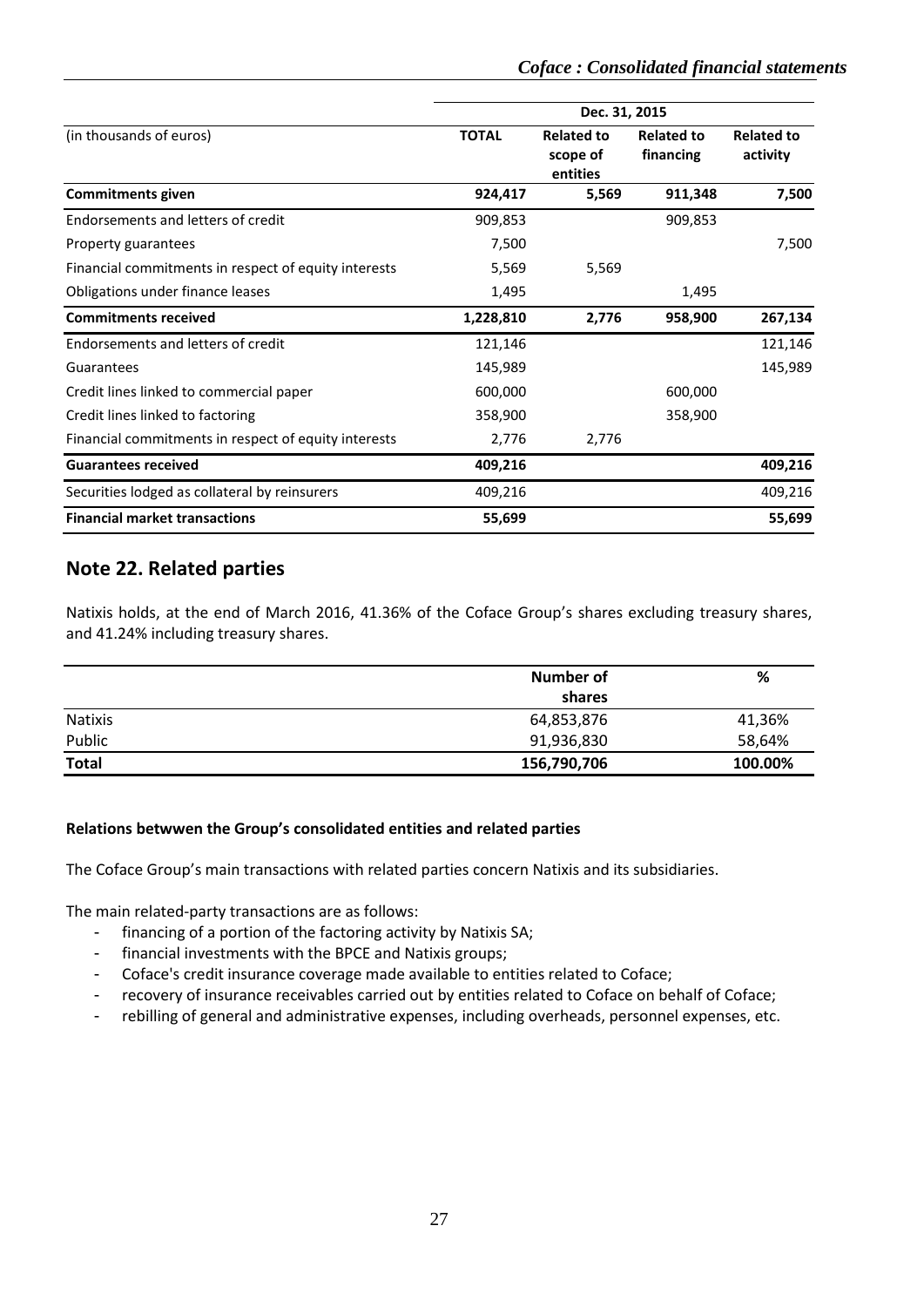#### These transactions are broken down below:

| <b>Current operating income</b>                      |                |                | March 31, 2016         |                    |
|------------------------------------------------------|----------------|----------------|------------------------|--------------------|
|                                                      |                |                |                        |                    |
| (in thousands of euros)                              | Groupe         | <b>NATIXIS</b> | <b>ELLISPHERE</b> (ex- | Altus GTS Inc.     |
|                                                      | <b>Natixis</b> | <b>FACTOR</b>  | Coface Services)       | (Ex Coface         |
|                                                      | (hors entités  |                |                        | <b>Collections</b> |
|                                                      | abandonnées)   |                |                        | North America,     |
|                                                      |                |                |                        | Inc.)              |
|                                                      |                |                |                        |                    |
| Total revenue and income from ordinary activities    | (528)          | $\mathbf{1}$   |                        |                    |
| Revenue (net banking income, after cost of risk)     | (528)          |                |                        |                    |
| Revenue or income from other activities              |                |                |                        |                    |
| Earned premiums                                      |                |                |                        |                    |
| Fees and commission income                           |                |                |                        |                    |
| Investment income/(loss), net of management expenses |                | $\mathbf{1}$   |                        |                    |
| Total current income and expenses                    | 5              | (7)            | (33)                   | (14)               |
| Claims expenses                                      |                | 4              |                        | (14)               |
| Expenses from other activities                       |                | (56)           | (33)                   |                    |
| Policy acquisition costs                             | $\mathbf{1}$   | 11             |                        |                    |
| Administrative costs                                 | $\overline{2}$ | 19             |                        |                    |
| Other current operating income and expenses          | $\overline{2}$ | 15             |                        |                    |
| Current operating income/(loss)                      | (523)          | (6)            | (33)                   | (14)               |

| Related-party receivables and payables                |             |               | March 31, 2016 |                         |               |                    |
|-------------------------------------------------------|-------------|---------------|----------------|-------------------------|---------------|--------------------|
| (in thousands of euros)                               | <b>BPCE</b> | Natixis group | <b>Natixis</b> | Ellisphere              | Kompass       | Altus GTS          |
|                                                       | group       | (excl.        | Factor         |                         | International | Inc. $(Ex)$        |
|                                                       |             | discontinued  |                |                         |               | Coface             |
|                                                       |             | operations)   |                |                         |               | <b>Collections</b> |
|                                                       |             |               |                |                         |               | <b>North</b>       |
|                                                       |             |               |                |                         |               | America,           |
|                                                       |             |               |                |                         |               | Inc.)              |
| <b>Financial investments</b>                          | 15,006      | 10,443        |                |                         |               |                    |
| Other assets                                          |             | 2,754         | 56             |                         | 175           | 72                 |
| Receivables arising from insurance and reinsurance    |             |               |                |                         |               |                    |
| operations                                            |             |               |                |                         |               |                    |
| Current tax receivables                               |             |               |                |                         |               |                    |
| Deferred tax assets                                   |             |               |                |                         |               |                    |
| Other receivables                                     |             |               | 56             |                         | 175           | 72                 |
| Cash and cash equivalents                             |             | 2,198         |                |                         |               |                    |
| Financing liabilities due to banking sector companies |             |               |                |                         |               |                    |
| Liabilities relating to insurance contracts           |             |               |                |                         |               | 81                 |
| Payables arising from banking sector activities       |             | 131,256       |                |                         |               |                    |
| Amounts due to banking sector companies               |             | 131,256       |                |                         |               |                    |
| <b>Other liabilities</b>                              |             | 60            | $\mathbf{1}$   | $\overline{\mathbf{z}}$ |               | 0                  |
| <b>Current tax liabilities</b>                        |             |               |                |                         |               |                    |
| Other payables                                        |             | 60            | $\mathbf{1}$   | $\overline{7}$          |               | $\mathbf 0$        |
|                                                       |             |               |                |                         |               |                    |

The €131,256 thousand in financing liabilities due to banking sector companies, at the end of March 2016, corresponds to borrowings taken out with Natixis to finance the factoring business.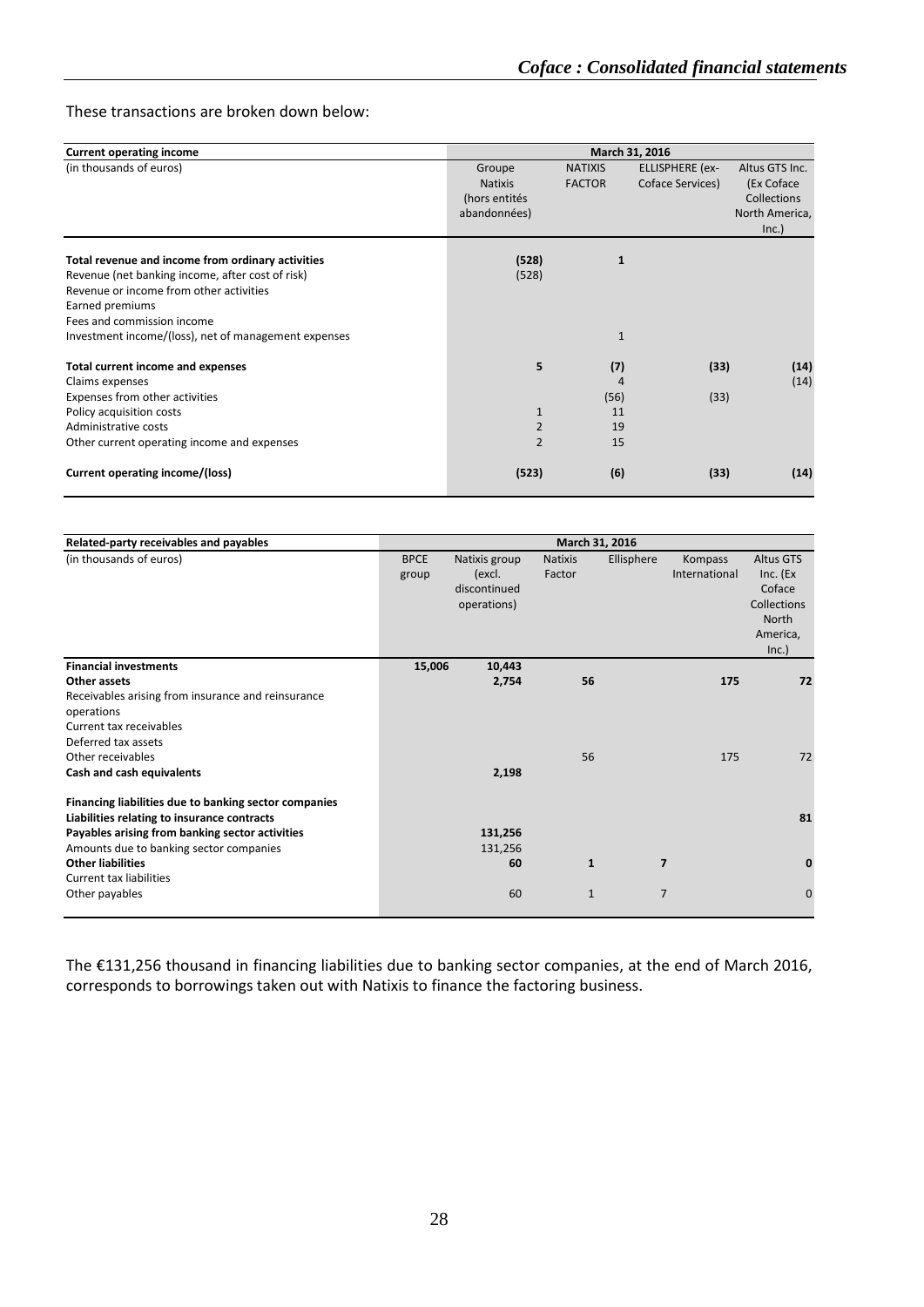| <b>Current operating income</b>                      | March 31, 2015 |                        |                           |  |  |  |  |
|------------------------------------------------------|----------------|------------------------|---------------------------|--|--|--|--|
| (in thousands of euros)                              | Groupe         | <b>ELLISPHERE</b> (ex- | Altus GTS Inc. (Ex        |  |  |  |  |
|                                                      | Natixis        | Coface Services)       | <b>Coface Collections</b> |  |  |  |  |
|                                                      | (hors entités  |                        | North America,            |  |  |  |  |
|                                                      | abandonnées)   |                        | Inc.)                     |  |  |  |  |
| Total revenue and income from ordinary activities    | (835)          | (1)                    |                           |  |  |  |  |
| Revenue (net banking income, after cost of risk)     | (832)          |                        |                           |  |  |  |  |
| Revenue or income from other activities              |                |                        |                           |  |  |  |  |
| Earned premiums                                      |                |                        |                           |  |  |  |  |
| Fees and commission income                           |                |                        |                           |  |  |  |  |
| Investment income/(loss), net of management expenses | (3)            | (1)                    |                           |  |  |  |  |
|                                                      |                |                        | (0)                       |  |  |  |  |
| Total current income and expenses                    | (176)          | (35)                   | (4)                       |  |  |  |  |
| Claims expenses                                      | (12)           | (2)                    |                           |  |  |  |  |
| Expenses from other activities                       |                |                        | (4)                       |  |  |  |  |
| Policy acquisition costs                             | (108)          | (21)                   |                           |  |  |  |  |
| Administrative costs                                 | (32)           | (8)                    |                           |  |  |  |  |
| Other current operating income and expenses          | (24)           | (4)                    |                           |  |  |  |  |
| Current operating income/(loss)                      | (1,011)        | (36)                   | (4)                       |  |  |  |  |

| Related-party receivables and payables          |             |               | Dec. 31, 2015 |            |               |             |
|-------------------------------------------------|-------------|---------------|---------------|------------|---------------|-------------|
| (in thousands of euros)                         | <b>BPCE</b> | Natixis group | Natixis       | Ellisphere | Kompass       | Altus GTS   |
|                                                 | group       | (excl.        | Factor        |            | International | $Inc.$ (Ex  |
|                                                 |             | discontinued  |               |            |               | Coface      |
|                                                 |             | operations)   |               |            |               | Collections |
|                                                 |             |               |               |            |               | North       |
|                                                 |             |               |               |            |               | America,    |
|                                                 |             |               |               |            |               | Inc.)       |
| <b>Financial investments</b>                    | 34,757      | 20,576        |               |            |               |             |
| Other assets                                    |             |               | 56            |            | 175           | 82          |
| Other receivables                               |             |               | 56            |            | 175           | 82          |
| Cash and cash equivalents                       |             | 668           |               |            |               |             |
| Liabilities relating to insurance contracts     |             |               |               |            |               | 85          |
| Payables arising from banking sector activities |             | 119,869       |               |            |               |             |
| Amounts due to banking sector companies         |             | 119,869       |               |            |               |             |
| <b>Other liabilities</b>                        |             | 60            |               | 93         |               | 0           |
| Other payables                                  |             | 60            |               | 93         |               | 0           |

The €119,869 thousand in financing liabilities due to banking sector companies corresponds to borrowings taken out with Natixis to finance the factoring business in 2015 year-end closing.

### <span id="page-28-0"></span>**Note 23. Events after the reporting period**

In line with the protocol agreed with the French state on 29 July 2015, Coface and Bpifrance signed, on April the 18<sup>th</sup>, an agreement under which management of public export guarantees will be transferred from Coface to Bpifrance.

The transfer of all employees and IT systems dedicated to this activity will take place before the end of 2016, at a date to be stipulated by decree.

Up until the transfer, Coface will continue to manage public guarantees and to be remunerated for this service by the French state. The reduction in costs linked to managing the public guarantees activity has led to a reduction in remuneration of €2.7 million for fiscal year 2015: This adjustment is accounted for on 31 March 2016.

The transfer of the public guarantees activity will result mechanically in a reduction of 1.4 points in RoATE (on a full year basis). According to the protocol signed on 29 July 2015, the amount due to the Group on the activity's transfer is €89.7 million before tax. The exceptional profit, after immediate depreciation charges (estimated at €16.3 million euros before tax as at 31 December 2015) will be recorded when the decree is published.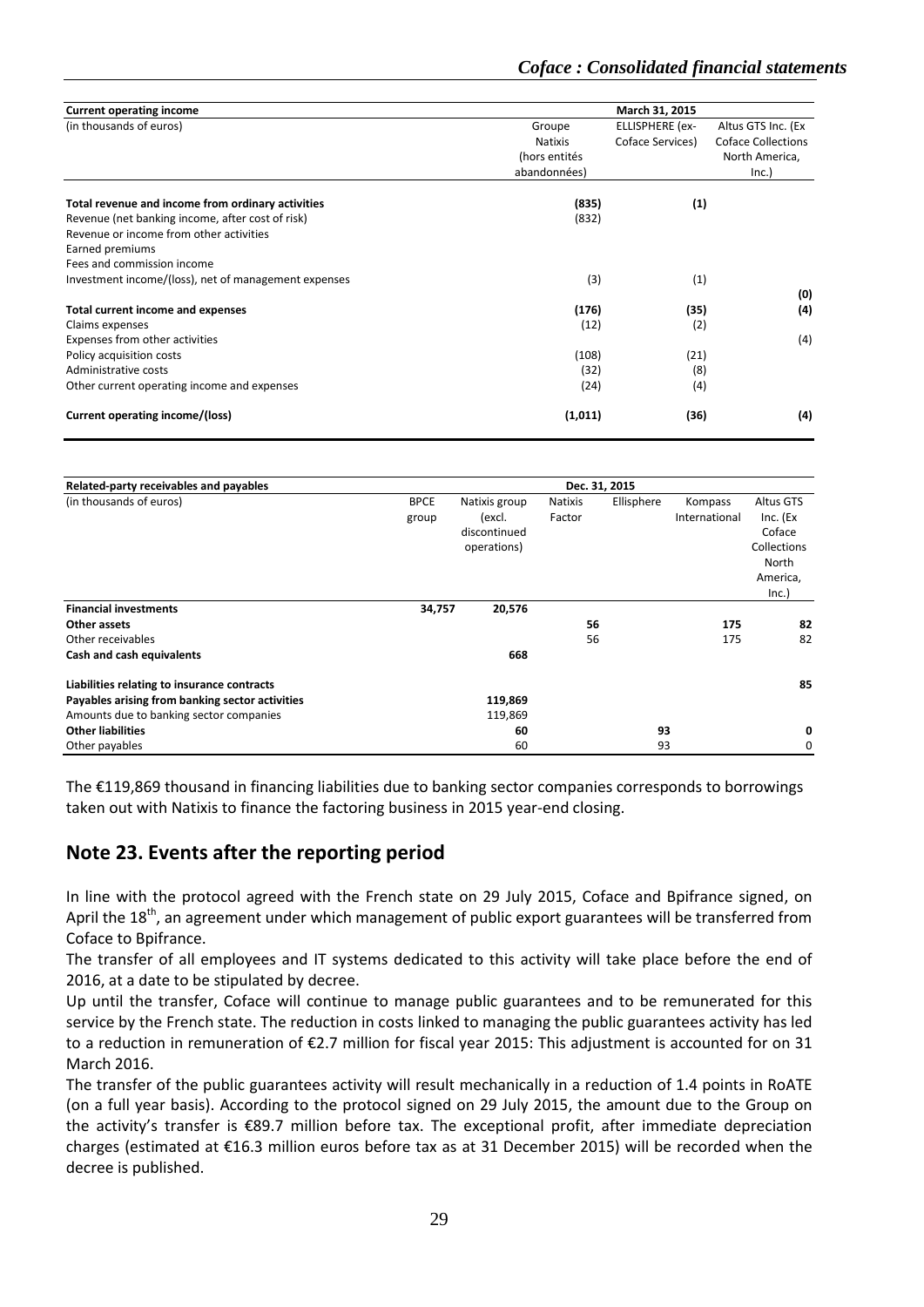#### **Appendix: Calculation of operating ratios**

In the course of its business, and in addition to the financial information published in accordance with IFRS, the Coface Group tracks certain key operating ratios that provide an understanding of its performance and profitability of its products (loss ratio, cost ratio and combined ratio).

#### **Calculation of ratios**

| As at March 31<br>(in thousands of euros)                    |  |             |            |                       |
|--------------------------------------------------------------|--|-------------|------------|-----------------------|
|                                                              |  | <b>Note</b> | 2016       | 2013                  |
| Earned premiums excluding policyholders' bonuses and rebates |  | 13          | 311,978    | 326,054               |
| Policyholders' bonuses and rebates                           |  | 13          | (23, 438)  | (19, 119)             |
| <b>Earned premiums</b>                                       |  | 13          | 288,540    | 306,935               |
| Fee and commission income                                    |  | 13          | 37,740     | 39,304                |
| of which Fees and commission income                          |  | 13          | 36,324     | 36,717                |
| of which Other insurance-related services                    |  | 13          | 1,416      | 2,587                 |
| Remuneration of public procedures                            |  | 13          | 11,997     | 14,944                |
| <b>Services</b>                                              |  | 13          | 9,393      | 10,168                |
| of which Business information and other services             |  | 13          | 5,783      | 6,340                 |
| of which Receivables management                              |  | 13          | 3,610      | 3,828                 |
| Net income from banking activities (Factoring)               |  | 13          | 17,356     | 18,234                |
| <b>Consolidated revenue</b>                                  |  | 13          | 365,026    | 389,585               |
| <b>Claims expenses</b>                                       |  | 14          | (155, 738) | (152, 746)            |
| Income from ceded reinsurance                                |  | 16          | 57,400     | 54,959                |
| of which Ceded claims                                        |  | 16          | 35,001     | 33,702                |
| of which Commissions paid by reinsurers                      |  | 16          | 22,399     | 21,257                |
| <b>Expenses from ceded reinsurance</b>                       |  | 16          | (68, 849)  | (68,082)              |
| of which Ceded premiums                                      |  | 16          | (74, 840)  | (72, 400)             |
| of which Ceded policyholders' bonuses and rebates            |  | 16          | 5,991      | 4,318                 |
| Policy acquisition costs                                     |  | 15          | (62, 727)  | (74, 918)             |
| Administrative costs                                         |  | 15          | (65, 764)  | (63, 404)             |
| Other current operating expenses                             |  | 15          | (24, 269)  | (20, 241)             |
| Investment management expenses                               |  | 15          | (528)      | (618)                 |
| of which Insurance                                           |  | 15          | (528)      | (618)                 |
| Claims handling expenses                                     |  | 15          | (7,031)    | (7, 350)              |
| Expenses from banking activities, excluding cost of risk     |  | 15          | (3, 512)   | (3, 328)              |
| Expenses from other activities                               |  |             | (14, 118)  | (11, 532)             |
| Overheads including expenses from other activities           |  |             |            | $(177,949)$ (181,391) |
| of which employee profit-sharing                             |  | 15          | (1, 203)   | (3, 387)              |